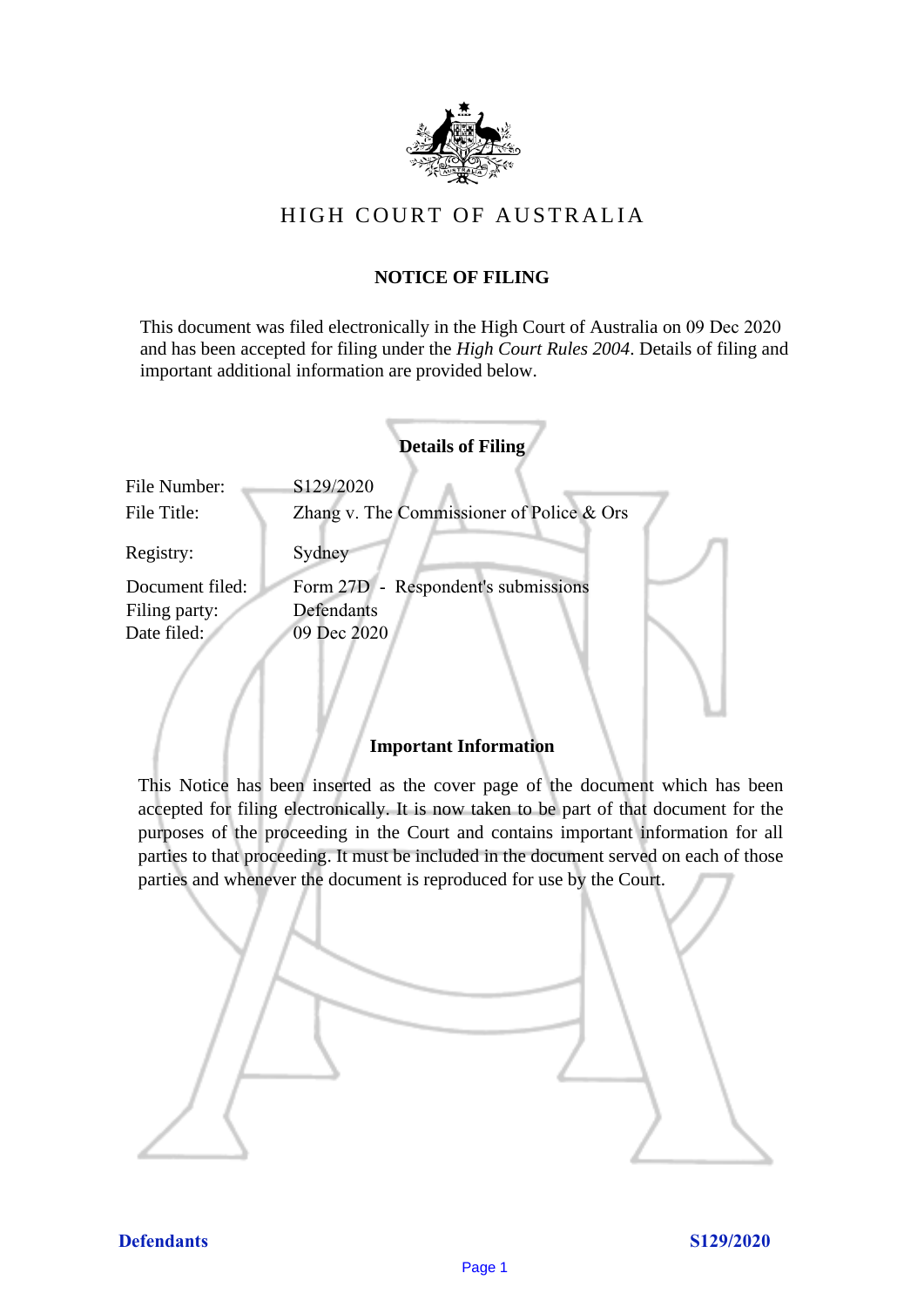# \$129/2020

# **IN THE HIGH COURT OF AUSTRALIA** IN THE HIGH COURT OF AUSTRALIA **SYDNEY REGISTRY** SYDNEY REGISTRY

# **BETWEEN: JOHN SHI SHENG ZHANG** BETWEEN: JOHN SHI SHENG ZHANG

Plaintiff Plaintiff

and and

**THE COMMISSIONER OF POLICE** THE COMMISSIONER OF POLICE First Defendant First Defendant

> **JANE MOTTLEY** JANE MOTTLEY Second Defendant Second Defendant

> **JOSEPH KARAM** JOSEPH KARAM

Third Defendant Third Defendant

**MICHAEL ANTRUM** MICHAEL ANTRUM

Fourth Defendant Fourth Defendant

# **JOINT ANNOTATED SUBMISSIONS OF THE FIRST DEFENDANT AND THE**  JOINT ANNOTATED SUBMISSIONS OF THE FIRST DEFENDANT AND THE **ATTORNEY-GENERAL OF THE COMMONWEALTH (INTERVENING)** ATTORNEY-GENERAL OF THE COMMONWEALTH (INTERVENING) DET THE IREN CONTRACT AND SUBJECTIVE CONDUCTS OF SUBJECTIVE CONDUCTS OF POLICY PAGE 2020<br>
BETWEEN:<br>
THE COMMISSIONER OF POLICY<br>
SNOW INCOLUME<br>
SNOW UNIT ANNOTATED SUBMISSIONS OF THE FIRST DEFENDANT AND THE<br>
ATTORNEY-GENERA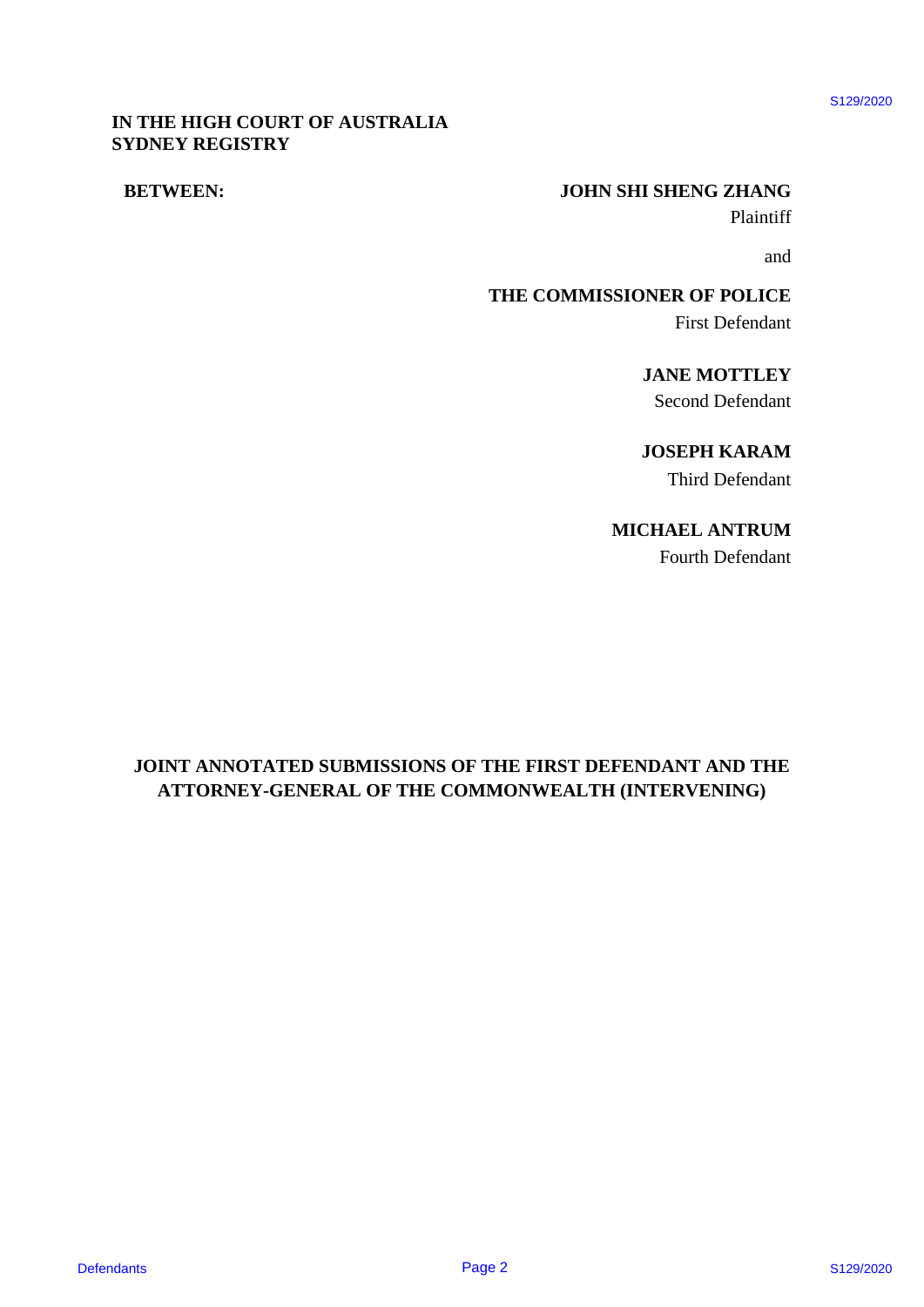# **PART I: CERTIFICATION** PARTI: CERTIFICATION

1. These submissions are in a form suitable for publication on the internet.

# **PART II: CONCISE STATEMENT OF ISSUES** PART I: CONCISE STATEMENT OF ISSUES

2. The issues are reflected in the questions of law stated by the parties (SCB 59-60 [59]). 2. The issues are reflected in the questions of law stated by the parties (SCB 59-60 [59]).

# **PART III: SECTION 78B NOTICES AND INTERVENTION** PART UI: SECTION 78B NOTICES AND INTERVENTION

- 3. The Attorney-General of the Commonwealth intervenes in this proceeding under s 78A 3. The Attorney-General of the Commonwealth intervenes in this proceeding under <sup>s</sup> 78A of the *Judiciary Act 1903* (Cth), in support of the first defendant. of the Judiciary Act 1903 (Cth), in support of the first defendant.
	- 4. The plaintiff has given notice under s 78B of the *Judiciary Act*. The first defendant and 4. The plaintiff has given notice under <sup>s</sup> 78B of the Judiciary Act. The first defendant and the Attorney-General (**the Commonwealth**) consider that no further notice is required. the Attorney-General (the Commonwealth) consider that no further notice is required.

# **PART IV: MATERIAL FACTS** PARTIV: MATERIAL FACTS

5. The material facts, and the defined terms used below, are set out in SCB 45-60.

## 20 **PART V: ARGUMENT** PART V: ARGUMENT

10

30

40

- 6. In summary, the Commonwealth submits as follows: 6. In summary, the Commonwealth submits as follows:
- 6.1. *Challenge to the Warrants and s 3LA Orders.* The First, Second and Third Search 6.1. Challenge to the Warrants and s 3LA Orders. The First, Second and Third Search Warrants (the **Warrants**) each complied with the requirement to "state … the Warrants (the Warrants) each complied with the requirement to "state ... the offence" to which they related. They conveyed what was necessary to mark out the boundaries of the search. Whether or not they were required to identify the relevant boundaries of the search. Whether or not they were required to identify the relevant "target" for the purposes of the s 92.3(2) offence, or the relevant foreign principal "target" for the purposes of the <sup>s</sup> 92.3(2) offence, or the relevant foreign principal for the purposes of both the s  $92.3(1)$  and (2) offences, they did so. If there was any defect in the description of the s 92.3(2) offence but not the s 92.3(1) offence, the defect in the description of the <sup>s</sup> 92.3(2) offence but not the <sup>s</sup> 92.3(1) offence, the statement of the s 92.3(2) offence can be severed. The validity of the s 3LA Orders statement of the <sup>s</sup> 92.3(2) offence can be severed. The validity of the <sup>s</sup> 3LA Orders rises or falls with the validity of the First Search Warrant. rises or falls with the validity of the First Search Warrant. **PART 1: CENTIFICATION**<br>
1. These submissions are in a form subidie for publication on the internet<br> **PART III CONCESS ATTENTS OF ISSUES**<br> **PART III CONCESS ATTENTS OF ISSUES**<br> **2.** The issues are reliested in the q
- 6.2. *Challenge to s 92.3(1) and (2).* Properly construed, the provisions have a narrower 6.2. Challenge to s 92.3(1) and (2). Properly construed, the provisions have <sup>a</sup> narrower operation than that for which the plaintiff contends. At most, they place a very operation than that for which the plaintiff contends. At most, they place <sup>a</sup> very limited burden on political communication. The purpose of the provisions — limited burden on political communication. The purpose of the provisions protecting Australia's sovereignty by reducing the risk of foreign interference in protecting Australia's sovereignty by reducing the risk of foreign interference in Australia's political or governmental processes — is not only legitimate, but serves Australia's political or governmental processes — is not only legitimate, but serves to preserve and enhance the system of representative and responsible government. to preserve and enhance the system of representative and responsible government. The provisions are reasonably appropriate and adapted to that significant purpose. The provisions are reasonably appropriate and adapted to that significant purpose. Accordingly, any burden on the freedom is justified. Accordingly, any burden on the freedom is justified.

Joint Annotated Submissions of the First Defendant and the Attorney-General of the Commonwealth Page 1 Joint Annotated Submissions of the First Defendant and the Attorney-General ofthe Commonwealth Page 1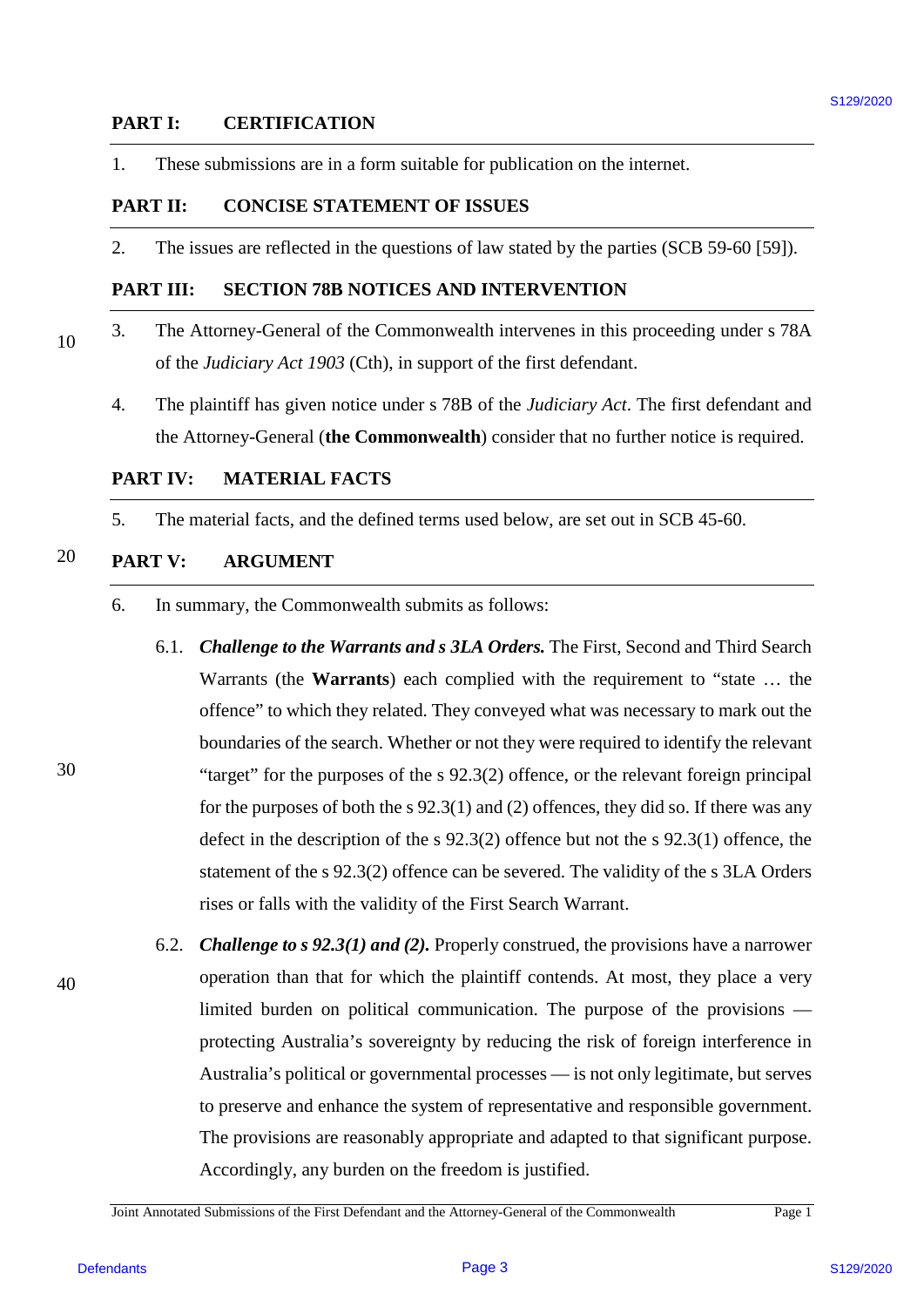6.3. *Relief.* If the Warrants and/or the s 3LA Orders are invalid, certiorari should issue 6.3. Relief. If the Warrants and/or the <sup>s</sup> 3LA Orders are invalid, certiorari should issue to quash them. However, the plaintiff should be granted declaratory relief only if to quash them. However, the plaintiff should be granted declaratory relief only if the Court dismisses the challenge to the Warrants based on the alleged mis-the Court dismisses the challenge to the Warrants based on the alleged misstatement of the offences, but finds that  $s$  92.3(1) or (2) contravene the implied freedom. Otherwise, as occurred in Smethurst,<sup>[1](#page-3-0)</sup> declaratory relief concerning the validity of the impugned provisions should be refused. Finally, the injunctive relief validity of the impugned provisions should be refused. Finally, the injunctive reliefsought should be refused even if the Warrants are quashed in their entirety, as again is consistent with *Smethurst*. is consistent with Smethurst.

# **A. Validity of the Warrants and s 3LA Orders (Questions 1(a)-(b) and 2)** Validity of the Warrants and <sup>s</sup> 3LA Orders (Questions 1(a)-(b) and 2)

- 7. *Applicable principles.* Section 3E(5)(a) of the *Crimes Act 1914* (Cth) required each Applicable principles. Section 3E(5)(a) of the Crimes Act 1914 (Cth) required each Warrant to "state ... the offence to which the warrant relates". While that requirement is important in preventing the issuing of general warrants, it does not do the work that the important in preventing the issuing of general warrants, it does not do the work that the plaintiff's submissions suggest (which treat it as requiring warrants to state "with plaintiff's submissions suggest (which treat it as requiring warrants to state "with precision" the way the suspected facts relate to every element of the offence): PS [15].
- 8. As recently explained in *Smethurst*, s 3E(5)(a) requires the relevant offence to be "stated As recently explained in Smethurst, <sup>s</sup> 3E(5)(a) requires the relevant offence to be "stated on the face of the warrant, in a way which is both intelligible and sufficient to convey what those concerned with or affected by the warrant need to understand".<sup>[2](#page-3-1)</sup> The test is one of "sufficiency to indicate the areas of the search".<sup>[3](#page-3-2)</sup> It is not necessary for a warrant to state the offence with the same precision and specificity as is required for an to state the offence with the same precision and specificity as is required for an indictment.<sup>[4](#page-3-3)</sup> Nor is it necessary that the statement of the offence be framed by reference to the elements of the offence.<sup>[5](#page-3-4)</sup> That being so, the omission or misstatement of an element of the offence does not, of itself, constitute a failure to comply with s 3E(5)(a). It will do so if, and only if, the omission or misstatement means that the warrant fails sufficiently so if, and only if, the omission or misstatement means that the warrant fails sufficiently to indicate the areas of search.<sup>[6](#page-3-5)</sup> The question is one of substance.<sup>[7](#page-3-6)</sup> 6.3. **Relief**. If the Warrants and/or the s 3LA Orders are invisible experimented is the control of the particle of the particle of the strength defendant is particle of the particle of the strength of the strength defend

10 10

20 20

<span id="page-3-3"></span><span id="page-3-2"></span><span id="page-3-1"></span><span id="page-3-0"></span><sup>40</sup> 40

 <sup>1</sup> *Smethurst v Commissioner of Police* (2020) 94 ALJR 502. Smethurst v Commissioner of Police (2020) 94 ALJR 502.

<sup>&</sup>lt;sup>2</sup> Smethurst (2020) 94 ALJR 502 at [27] (Kiefel CJ, Bell and Keane JJ; Gageler, Nettle and Gordon JJ agreeing). agreeing).

<sup>&</sup>lt;sup>3</sup> *Smethurst* (2020) 94 ALJR 502 at [28].

<sup>4</sup> *Smethurst* (2020) 94 ALJR 502 at [28], see also at [29]-[38]; *New South Wales v Corbett* (2007) 230 CLR Smethurst (2020) 94 ALJR 502 at [28], see also at [29]-[38]; New South Wales v Corbett (2007) 230 CLR 606 at [99] (Callinan and Crennan JJ, with whom Gleeson CJ and Gummow J generally agreed). 606 at [99] (Callinan and Crennan JJ, with whom Gleeson CJ and Gummow <sup>J</sup> generally agreed).

<span id="page-3-4"></span><sup>5</sup> So much is demonstrated by *Corbett* (2007) 230 CLR 606 at [97], [99] and [103]-[104] (Callinan and So much is demonstrated by Corbett (2007) 230 CLR 606 at [97], [99] and [103]-[104] (Callinan and Crennan JJ, with whom Gleeson CJ and Gummow J generally agreed).

<span id="page-3-5"></span><sup>&</sup>lt;sup>6</sup> See also *Smethurst* (2020) 94 ALJR 502 at [204] (Edelman J).

<span id="page-3-6"></span><sup>7</sup> *Caratti v Commissioner of the Australian Federal Police* (2017) 257 FCR 166 at [105] and [114] (the Court). Caratti v Commissioner of the Australian Federal Police (2017) 257 FCR 166 at [105] and [114] (the Court).

Joint Annotated Submissions of the First Defendant and the Attorney-General of the Commonwealth Page 2 Joint Annotated Submissions of the First Defendant and the Attorney-General ofthe Commonwealth Page 2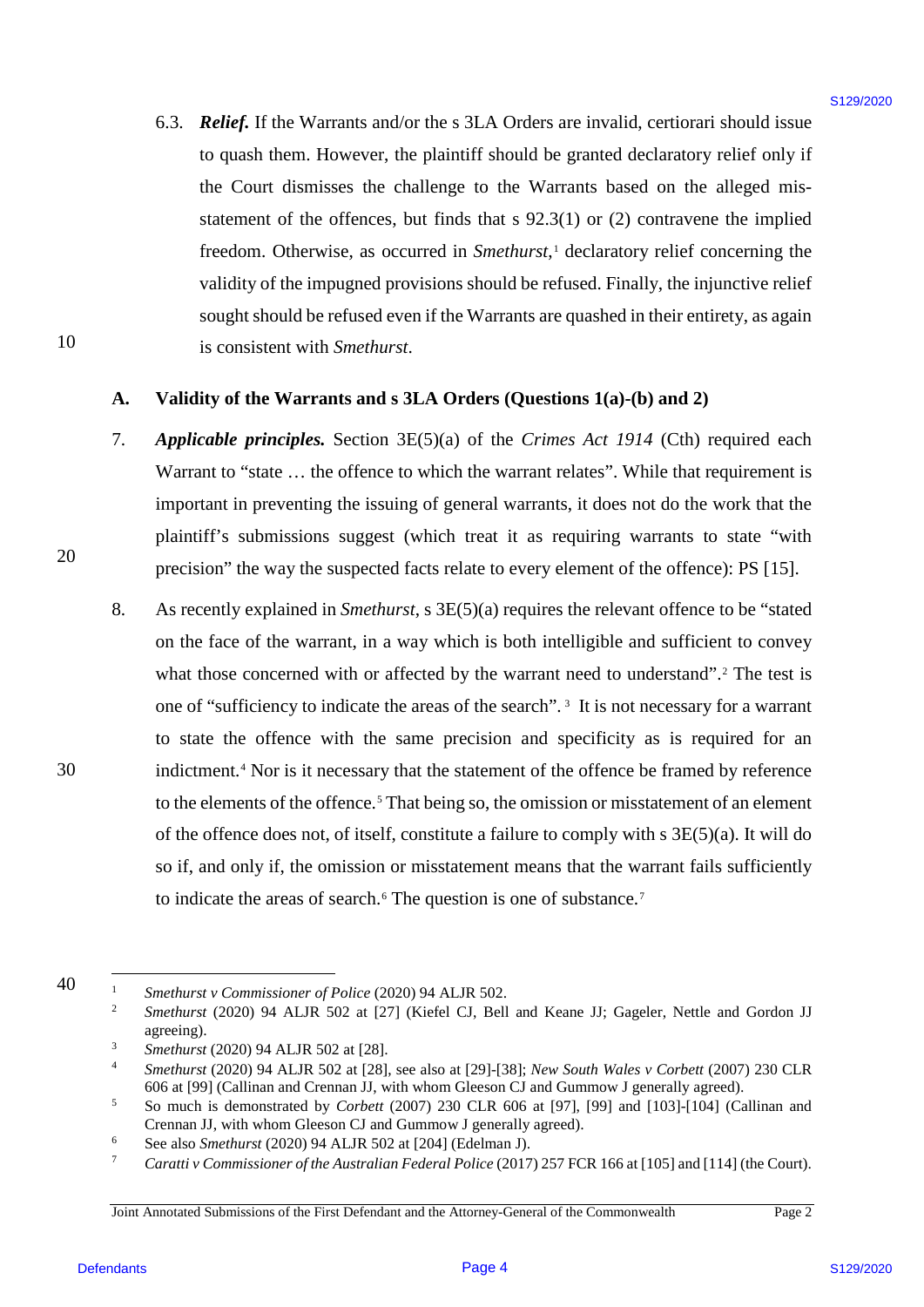- 9. Those propositions reflect the practical nature of the requirement that the warrant "state Those propositions reflect the practical nature of the requirement that the warrant "state ... the offence to which the warrant relates". The warrant must be read as a whole,<sup>[8](#page-4-0)</sup> in a manner reflecting a broad practical approach and without overzealous technicality.[9](#page-4-1) That manner reflecting <sup>a</sup> broad practical approach and without overzealous technicality.° That is necessary to give effect to Parliament's judgment that, in order to advance the public is necessary to give effect to Parliament's judgment that, in order to advance the public interest in the investigation and prosecution of crimes,<sup>[10](#page-4-2)</sup> warrants can be granted on the basis of a reasonable suspicion of crime (and therefore before all the facts are known) "in basis of <sup>a</sup> reasonable suspicion of crime (and therefore before all the facts are known) "in aid of a criminal investigation being conducted by police officers … not a curial process aid of <sup>a</sup> criminal investigation being conducted by police officers ... not <sup>a</sup> curial process conducted by lawyers".[11](#page-4-3) Accordingly, "[i]t is general warrants that must be avoided, not conducted by lawyers".'' Accordingly, "[iJ]t is general warrants that must be avoided, not warrants that lack the precision of ... curial processes, either civil or criminal".<sup>[12](#page-4-4)</sup> 9. Those propositions of locating metalla nature of the requirement that the searnant "state<br>
... the effects to shock the woman relates." The searnal rest tend as a whole, in<br>
summer reletating it many interest than the
	- 10. First ground: Alleged misstatement of the s 92.3(2) offence. The plaintiff submits that para (ii) of each statement of the s 92.3(2) offence misstated the offence, because it referred to recklessness as to whether the conduct would influence a political process or referred to recklessness as to whether the conduct would influence a political process or the exercise of a political right or duty, rather than recklessness as to whether the conduct the exercise of <sup>a</sup> political right or duty, rather than recklessness as to whether the conduct would influence another person — the target — in relation to those matters (PS [8]-[9]). would influence another person — the target — in relation to those matters (PS [8]-[9]). That submission proceeds from the mistaken premise that in order to "state the offence" That submission proceeds from the mistaken premise that in order to "state the offence" under  $s \, 3E(5)(a)$  a warrant must correctly state all the elements thereof. 10.
	- 11. The real question is whether the Warrants failed sufficiently to indicate the areas of the search. In that regard, the account at PS [10]-[11] fails to acknowledge that an objective search. In that regard, the account at PS [10]-[11] fails to acknowledge that an objective and practical reading of the relevant part of the third condition of each Warrant disclosed and practical reading of the relevant part of the third condition of each Warrant disclosed that the suspected offence was against s 92.3(2) of the *Criminal Code*, and related to the that the suspected offence was against <sup>s</sup> 92.3(2) of the Criminal Code, and related to the plaintiff's dealings with Mr Moselmane, allegedly on behalf of the People's Republic of plaintiff's dealings with Mr Moselmane, allegedly on behalf of the People's Republic of China (PRC), from about 1 July 2019 to 25 June 2020, in order to advance the interests and policy goals of the PRC. That was ample to indicate the area of the search. and policy goals of the PRC.That was ample to indicate the area of the search. 11.
	- 12. Second ground: Alleged failure to identify the target with precision. Given the applicable principles, it would not of itself be a ground of invalidity that a warrant does applicable principles, it would not of itself be <sup>a</sup> ground of invalidity that <sup>a</sup> warrant does not expressly identify a target within the meaning of s 92.3(2): as explained above, a not expressly identify <sup>a</sup> target within the meaning of <sup>s</sup> 92.3(2): as explained above, <sup>a</sup> 12.
- <span id="page-4-1"></span><span id="page-4-0"></span>40 40

30 30

10 10

**<sup>8</sup>** *Smethurst* (2020) 94 ALJR 502 at [42].

<sup>&</sup>lt;sup>9</sup> Caratti (2017) 257 FCR 166 at [105] and [114] (the Court), referring with approval to Beneficial Finance *Corporation Ltd v Commissioner of Australian Federal Police* (1991) 31 FCR 523 at 538, 543 (Burchett J; Corporation Ltd v Commissioner of Australian Federal Police (1991) 31 FCR 523 at 538, 543 (Burchett J; Sheppard J agreeing, Pincus J substantially agreeing).

<span id="page-4-2"></span><sup>&</sup>lt;sup>10</sup> *Smethurst* (2020) 94 ALJR 502 at [25].

<span id="page-4-3"></span><sup>&</sup>lt;sup>11</sup> *Caratti* (2017) 257 FCR 166 at [114] (the Court); *Beneficial Finance* (1991) 31 FCR 523 at 533 (Burchett J); *Hart v Commissioner of the Australian Federal Police* (2002) 124 FCR 384 at [68] (the Court), endorsed in Hart v Commissioner of the Australian Federal Police (2002) 124 FCR 384 at [68] (the Court), endorsed in *Caratti* (2017) 257 FCR 166 at [24].

<sup>&</sup>lt;sup>12</sup> *Caratti* (2017) 257 FCR 166 at [114] (the Court).

<span id="page-4-4"></span>Joint Annotated Submissions of the First Defendant and the Attorney-General of the Commonwealth Page 3 Joint Annotated Submissions of the First Defendant and the Attorney-General ofthe Commonwealth Page 3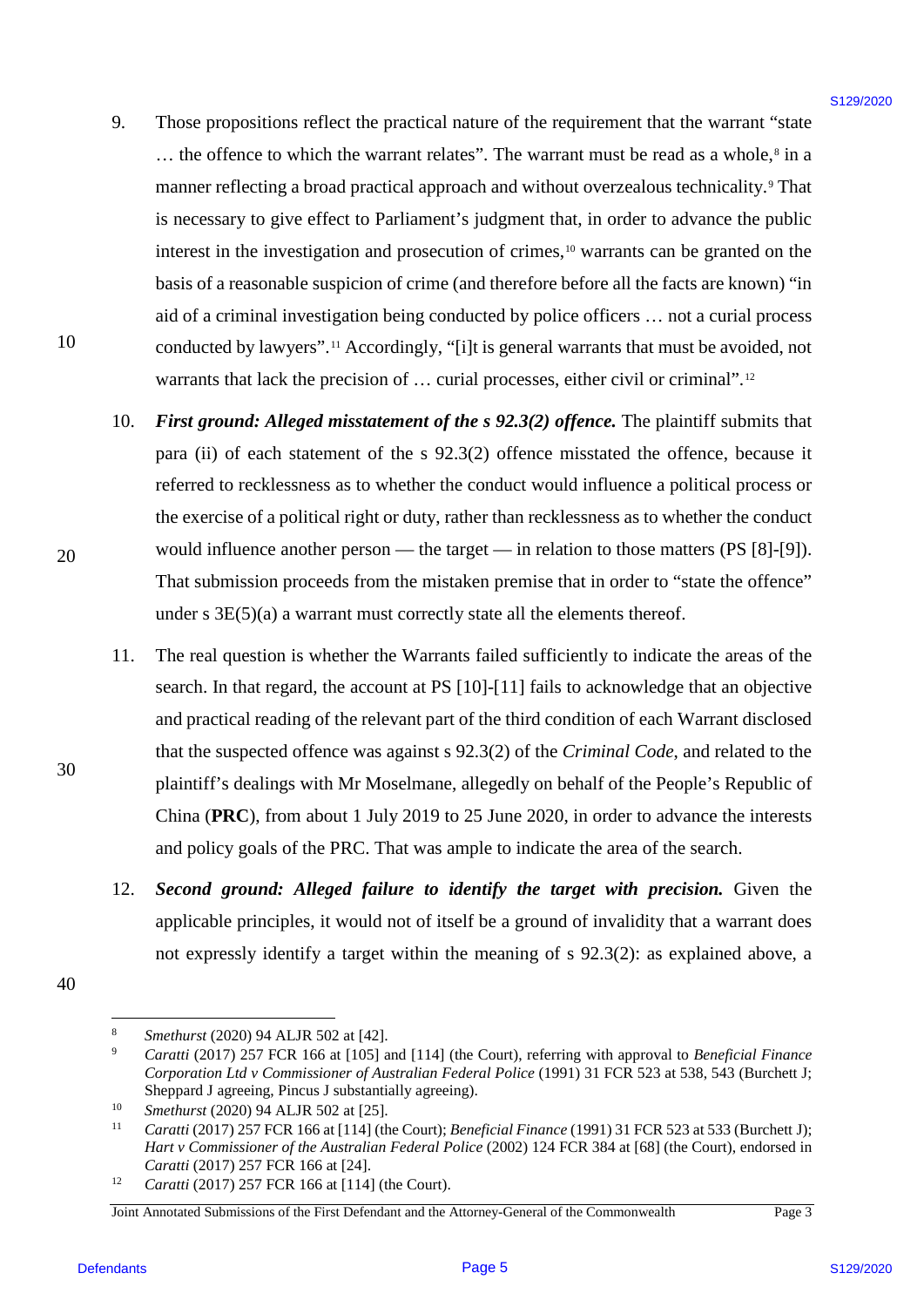warrant need not be framed by reference to the elements of the offence, and hence, need warrant need not be framed by reference to the elements of the offence, and hence, need not give particulars of such elements. In any event, contrary to PS [15]-[16], the target of not give particulars of such elements. In any event, contrary to PS [15]-[16], the target of the alleged s 92.3(2) offences identified by the Warrants was plainly Mr Moselmane. In the alleged <sup>s</sup> 92.3(2) offences identified by the Warrants was plainly Mr Moselmane. In para (iii) of each statement of the s 92.3(2) offence, the Warrants referred to the plaintiff "conceal[ing] from or fail[ing] to disclose to" Mr Moselmane that the plaintiff was "acting on behalf of or in collaboration with Chinese State and Party apparatus". That "acting on behalf of or in collaboration with Chinese State and Party apparatus". That references the language of s 92.3(2)(d) of the *Criminal Code*, being that the offender "conceals from, or fails to disclose to, *the target* the circumstance mentioned in "conceals from, or fails to disclose to, the target the circumstance mentioned in paragraph (b)" (emphasis added). The plaintiff accepts that para (iii), either read alone or paragraph (b)" (emphasis added). The plaintiffaccepts that para (iii), either read alone or alongside s 92.3(2)(d), clearly identified Mr Moselmane as the target, but then suggests alongside <sup>s</sup> 92.3(2)(d), clearly identified Mr Moselmane as the target, but then suggests that other aspects of the Warrants' framing detract from that clarity (PS [16]). That that other aspects of the Warrants' framing detract from that clarity (PS [16]). That submission should be rejected. Contrary to PS [16], para (i) of each statement of the s 92.3(2) offence reinforces the conclusion above: it demonstrates that part of the conduct <sup>s</sup> 92.3(2) offence reinforces the conclusion above: it demonstrates that part of the conduct alleged to constitute the offence was that the plaintiff "engaged… with" Mr Moselmane alleged to constitute the offence was that the plaintiff "engaged... with" Mr Moselmane to advance the policy goals of the PRC "by providing support and encouragement to to advance the policy goals of the PRC "by providing support and encouragement to [Mr Moselmane] for the advocacy of Chinese State interests". That conveys that it was [Mr Moselmane] for the advocacy of Chinese State interests". That conveys that it was through the plaintiff's influence on Mr Moselmane that any further influence was to be through the plaintiff's influence on Mr Moselmane that any further influence was to be achieved. On a fair reading of the Warrants, no other person could plausibly be thought to have been the target. to have been the target. warrant mead not be frameed by reference to the elements of the offence, and hence, nearly<br>not the particles of stoch elements. In my verte, correray on B1[31-10], the two regres of<br>the alleged v-9.23(2) or<br>forces simulfi

- 13. In any event, the test being "sufficiency to indicate the areas of the search", in light of the express references in paras (i) and (iii) to Mr Moselmane, it is fanciful to suggest that the absence of reference to Mr Moselmane in para (ii) led to the search being any broader the absence of reference to Mr Moselmane in para (ii) led to the search being any broader than it would otherwise have been (cf PS [18]). To the contrary, para (i) specified the than it would otherwise have been (cf PS [18]). To the contrary, para (i) specified the conduct the subject of the alleged offending, being that the plaintiff "engaged ... with Mr Moselmane", while para (ii) was directed to the mental state alleged to have Mr Moselmane", while para (ii) was directed to the mental state alleged to have accompanied *that conduct* (as the introductory words of para (ii), "in doing so", made clear). Given that language, para (ii) could not reasonably be read as expanding the scope clear). Given that language, para (1i) could not reasonably be read as expanding the scope of the search to communications with members of the New South Wales branch of the ALP or residents of New South Wales other than Mr Moselmane. ALP or residents of New South Wales other than Mr Moselmane. 13.
	- 14. Third ground: Alleged failure to identify the foreign principal with precision. Again, having regard to the applicable principles, it was not a requirement that the Warrants be having regard to the applicable principles, it was not a requirement that the Warrants be framed so as to identify a foreign principal simply because that is an element of the framed so as to identify <sup>a</sup> foreign principal simply because that is an element of the offences. In any event, contrary to PS [19], there is no lack of clarity as to the relevant offences. In any event, contrary to PS [19], there is no lack of clarity as to the relevant 14.

Joint Annotated Submissions of the First Defendant and the Attorney-General of the Commonwealth Page 4 Joint Annotated Submissions of the First Defendant and the Attorney-General ofthe Commonwealth Page 4

10 10

30 30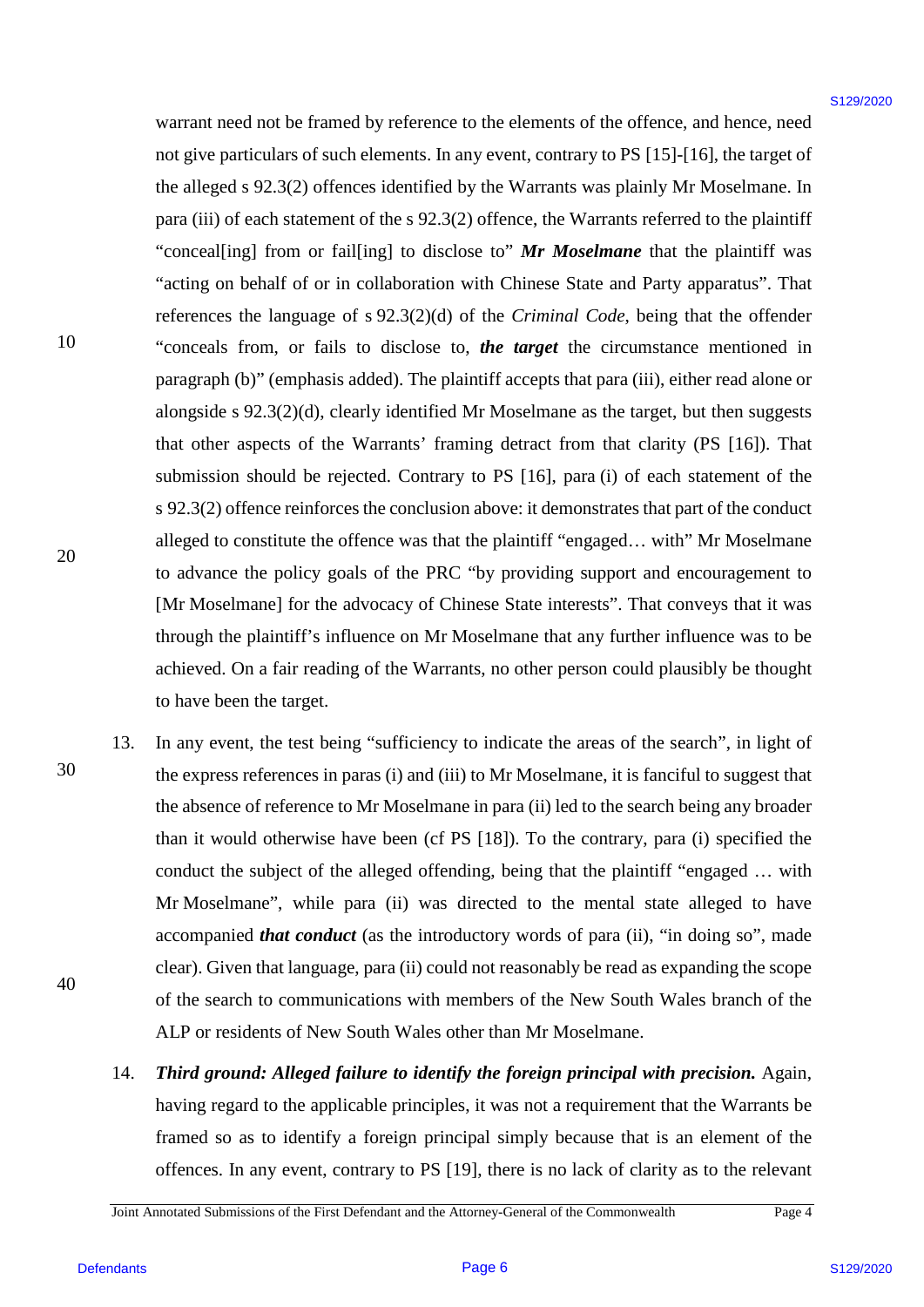foreign principal in respect of the statements of both the s 92.3(1) and (2) offences. foreign principal in respect of the statements of both the <sup>s</sup> 92.3(1) and (2) offences. Paragraph (i) of the statement of each offence specified, in terms, that the relevant foreign principal was the "Government of the People's Republic of China".[13](#page-6-0) There is no principal was the "Government of the People's Republic of China".'? There is no inconsistency between that clear and express statement and the subsidiary references to inconsistency between that clear and express statement and the subsidiary references to the "Chinese State and Party apparatus", given that the PRC is a one-party State which the "Chinese State and Party apparatus", given that the PRC is <sup>a</sup> one-party State which is governed by the Chinese Communist Party (SCB 55 [41.2]). The submission that the is governed by the Chinese Communist Party (SCB 55 [41.2]). The submission that the use of the term "Chinese State and Party apparatus" is "suggestive of a meaningful use of the term "Chinese State and Party apparatus" is "suggestive of a meaningful distinction between it and the Chinese government" (PS [20], see also [21]) reflects distinction between it and the Chinese government" (PS [20], see also [21]) reflects precisely the kind of overzealous technicality that is to be eschewed. The plaintiff precisely the kind of overzealous technicality that is to be eschewed. The plaintiff correctly acknowledges that each of the terms about which he complains "directed correctly acknowledges that each of the terms about which he complains "directed attention to the Chinese Government" (PS [21]). That being so, there is no substance to attention to the Chinese Government" (PS [21]). That being so, there is no substance to the proposition that the Warrants failed to identify the foreign principal. In any case, the proposition that the Warrants failed to identify the foreign principal. In any case, while clearly there must *be* a foreign principal, s 92.3(3) makes it unlikely that precision in the identification of that foreign principal within a warrant is essential to its validity. in the identification of that foreign principal within <sup>a</sup> warrant is essential to its validity. foreign principal in respect of the statements of both the  $\sqrt{9.2}(t)$  and (2) offences-<br>Page 700 of the statement of electron precision, the there were the properties of the correspondent of the content of the properties

- 15. *Severance.* If, contrary to the foregoing, the Court concludes that there is a material Severance. If, contrary to the foregoing, the Court concludes that there is a material defect in the statement of the s 92.3(2) offence, but not the s 92.3(1) offence, the plaintiff defect in the statement of the <sup>s</sup> 92.3(2) offence, but not the <sup>s</sup> 92.3(1) offence, the plaintiff correctly accepts that the former is severable (PS [12]). It follows that, unless the plaintiff correctly accepts that the former is severable (PS [12]). It follows that, unless the plaintiff succeeds in the third ground discussed above, none of the Warrants is wholly invalid. succeeds in the third ground discussed above, none of the Warrants is wholly invalid. 15.
- 16. Section 3LA Orders. If the First Search Warrant is wholly invalid, the Commonwealth accepts that the First and Second s 3LA Orders are likewise invalid. Otherwise, the accepts that the First and Second <sup>s</sup> 3LA Orders are likewise invalid. Otherwise, the submissions at PS [24]-[27] concerning the validity of the s 3LA Orders do not arise. submissions at PS [24]-[27] concerning the validity of the <sup>s</sup> 3LA Orders do not arise. 16.

# **B. Validity of s 92.3(1)-(2) of the** *Criminal Code* **(Question 1(c)-(d), 3-4)** Validity of <sup>s</sup> 92.3(1)-(2) of the Criminal Code (Question 1(c)-(d), 3-4)

17. For the reasons set out in paragraph [47](#page-19-0) below, the Court need only consider the For the reasons set out in paragraph 47 below, the Court need only consider the constitutional validity of the provisions if it answers Questions 1(a)-(b) favourably to constitutional validity of the provisions if it answers Questions 1(a)-(b) favourably to validity. Following *McCloy* and *Brown*,<sup>14</sup> whether s 92.3(1)-(2) offend the implied freedom of political communication is to be determined through the application of the freedom of political communication is to be determined through the application of the three-part test identified in PS [29]. Before turning to the application of that test, it is necessary to resolve any question of construction attending the provisions.<sup>[15](#page-6-2)</sup> 17.

30 30

<sup>&</sup>lt;sup>13</sup> A "foreign principal" within the meaning of *Criminal Code*, ss 90.2(a) and 90.3(a).<br><sup>14</sup> McCloy v New South Wales (2015) 257 CLR 178; *Brown v Tasmania* (2017) 261 CLR 328. A "foreign principal" within the meaning of Criminal Code, ss 90.2(a) and 90.3(a).

<span id="page-6-2"></span><span id="page-6-1"></span><span id="page-6-0"></span>

<sup>15</sup> *Gypsy Jokers Motorcycle Club Inc v Commissioner of Police* (2008) 234 CLR 532 at [11] (Gummow, Hayne, Gypsy Jokers Motorcycle Club Inc <sup>v</sup> Commissioner of Police (2008) 234 CLR 532 at [11] (Gummow, Hayne, Heydon and Kiefel JJ). Heydon and Kiefel JJ).

Joint Annotated Submissions of the First Defendant and the Attorney-General of the Commonwealth Page 5 Joint Annotated Submissions of the First Defendant and the Attorney-General ofthe Commonwealth Page <sup>5</sup>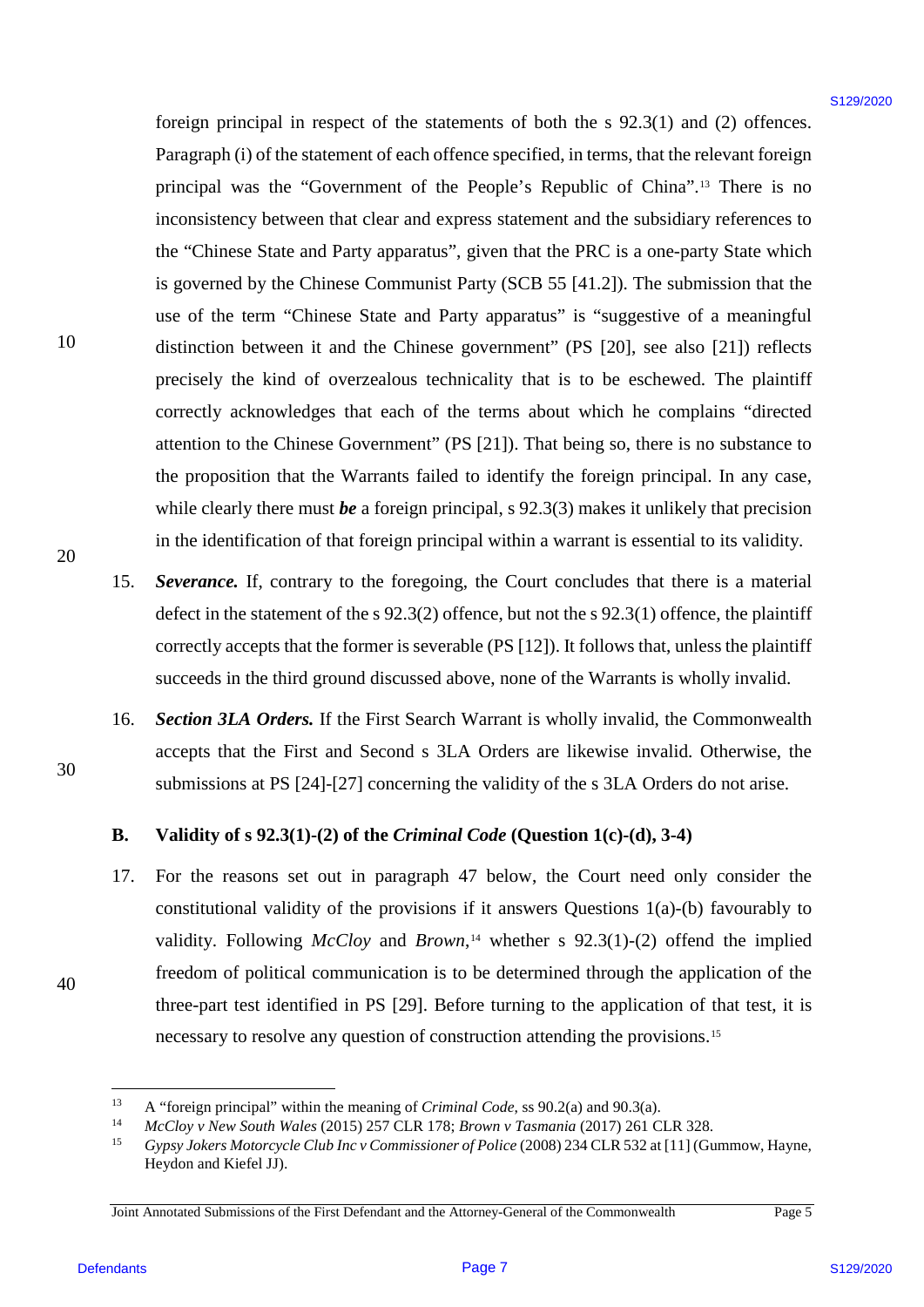### *(a) Construction of the provisions* Construction of the provisions  $(a)$

- 18. The plaintiff's response to many of the constructional choices presented by the The plaintiff's response to many of the constructional choices presented by the provisions — reminiscent of the "all-or-nothing" approach discouraged by Gageler J in provisions — reminiscent of the "'all-or-nothing" approach discouraged by Gageler <sup>J</sup> in  $Tajjour<sup>16</sup>$  — is that the relevant term is undefined and, read in context, should be given a broad meaning (in addition to the matters specifically addressed below, see PS [33], [52] broad meaning (in addition to the matters specifically addressed below, see PS [33], [52] re "influence"; PS [52] re "support" and "intelligence activities"). In three important respects, the plaintiff's construction of s 92.3 is overbroad. However, before addressing respects, the plaintiff's construction of <sup>s</sup> 92.3 is overbroad. However, before addressing those matters, it is necessary to address the relationship between s 92.3(1) and 92.3(2). those matters, it is necessary to address the relationship between <sup>s</sup> 92.3(1) and 92.3(2). 18.
- 19. The different focuses of s 92.3(1) and (2). Section 92.3(1) and (2) create quite different offences. Section 92.3(2) is concerned with foreign influence that is not disclosed to, or that is concealed from, a target. Thus, the mischief to which it is directed is the harm that is concealed from, a target. Thus, the mischief to which it is directed is the harm caused by *undisclosed foreign influence*. That is why that subsection has no operation in any case where a person discloses his or her relationship with a foreign principal to in any case where <sup>a</sup> person discloses his or her relationship with <sup>a</sup> foreign principal to the target (that being the necessary consequence of s 92.3(2)(d)). the target (that being the necessary consequence of <sup>s</sup> 92.3(2)(d)). 19.
- 20. By contrast, s 92.3(1) does not require there to be a target, and if there is a target, does By contrast, <sup>s</sup> 92.3(1) does not require there to be <sup>a</sup> target, and ifthere is <sup>a</sup> target, does not depend on the target being unaware of the alleged offender's relationship with a not depend on the target being unaware of the alleged offender's relationship with <sup>a</sup> foreign principal. Instead, s 92.3(1) criminalises foreign influence that is pursued by foreign principal. Instead, <sup>s</sup> 92.3(1) criminalises foreign influence that is pursued by *illegitimate means* – specifically, those identified in s 92.3(1)(d): covert conduct, deception, threats of serious harm or demands with menaces. That is important in deception, threats of serious harm or demands with menaces. That is important in understanding the relationship between the "conduct" referred to in sub-ss (a) and (d) — understanding the relationship between the "conduct" referred to in sub-ss (a) and (d) which in cases where the conduct may have the consequences identified in sub-ss (c)(i) which in cases where the conduct may have the consequences identified in sub-ss (c)(1) or (ii) may conveniently be called the "*influencing conduct*" — and the "circumstance" of the relationship to a foreign principal referred to in sub-s (b). When sub-s (d) refers to "any part of the conduct", it can only be referring to the same conduct identified in sub $s$  (a). Accordingly, to come within  $s$  92.3(1), at least part of the influencing conduct must involve one or more of the illegitimate means identified in sub-s (d). For that reason, involve one or more of the illegitimate means identified in sub-s (d). For that reason, influencing conduct that takes place wholly in the open (e.g. consisting only of a speech influencing conduct that takes place wholly in the open (e.g. consisting only of <sup>a</sup> speech or opinion article) will ordinarily be incapable of contravening s 92.3(1) unless the influencing conduct is deceptive.<sup>[17](#page-7-1)</sup> Influencing conduct cannot be "covert" if it takes (a) Construction of the provisions<br>
18. The plastical V-scenarios are using or the non-transitional choices personnel by the<br>
periodistics—incident of the "all-o-nothing" approach discontinged by Gagdie 1 in<br>
Trajfore "—i 20.

30 30

40 40

 <sup>16</sup> *Tajjour v New South Wales* (2014) 254 CLR 508 at [175]. Tajjour v New South Wales (2014) 254 CLR 508 at [175].

<span id="page-7-1"></span><span id="page-7-0"></span><sup>&</sup>lt;sup>17</sup> On the assumption that threats to cause harm, and demands with menaces, will not take place in the open. "Deception" is defined in s 92.1 to mean intentional or reckless deception by "words or other conduct" and "Deception" is defined in s 92.1 to mean intentional or reckless deception by "words or other conduct" and to include "a deception as to the intentions of the person using the deception or any other person". to include "a deception as to the intentions ofthe person using the deception or any other person".

Joint Annotated Submissions of the First Defendant and the Attorney-General of the Commonwealth Page 6 Joint Annotated Submissions of the First Defendant and the Attorney-General ofthe Commonwealth Page 6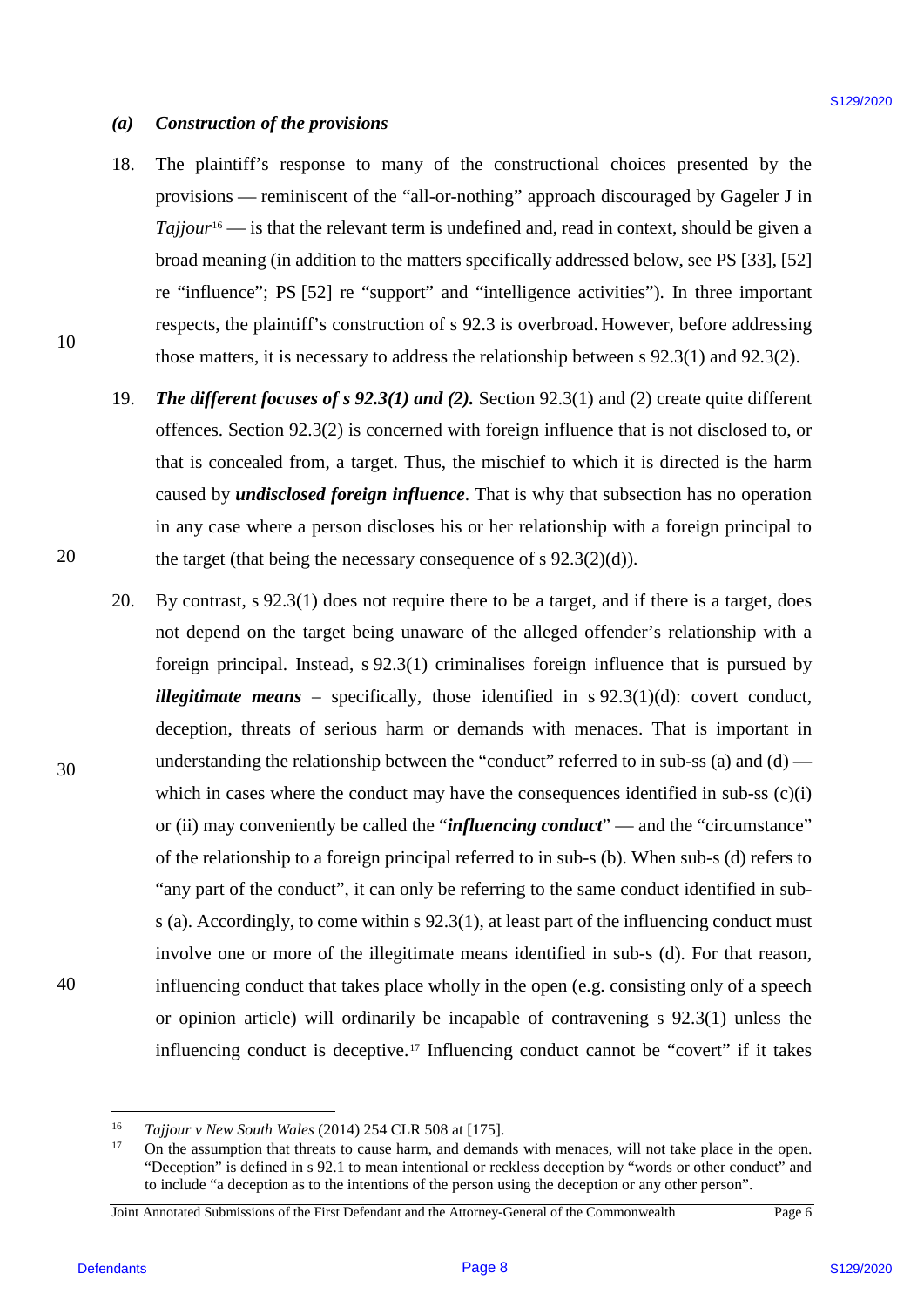place wholly in the open, even if the alleged offender takes steps to keep secret that the conduct is undertaken on behalf of a foreign principal, because the quality of "covertness" must attach to the influencing conduct in sub-s (a), rather than just to the "covertness" must attach to the influencing conduct in sub-s (a), rather than just to the "circumstance" in sub-s (b). Of course, much will depend on how the influencing conduct "circumstance" in sub-s (b). Of course, much will depend on how the influencing conduct is particularised. However, to the extent that the example in the Revised Explanatory is particularised. However, to the extent that the example in the Revised Explanatory Memorandum suggests that  $s$  92.3(1)(d)(i) may be satisfied if the only thing which is kept secret is the fact that the conduct is undertaken on behalf of a foreign principal, that kept secret is the fact that the conduct is undertaken on behalf of a foreign principal, that may be correct only for some operations of 92.3(1).<sup>[18](#page-8-0)</sup>

- 21. First issue of construction: the meaning of "covert". Contrary to PS [38], the word "covert" in s 92.3(1)(d)(i) should not be construed to include conduct that is simply "covert" in <sup>s</sup> 92.3(1)(d)(i) should not be construed to include conduct that is simply "private" or "not openly acknowledged". The ordinary meaning of the text, and its context, point against such a construction. As to the text, the plaintiff accepts that the ordinary meaning of covert is "concealed, hidden, secret; disguised".[19](#page-8-1) It is inherent in ordinary meaning of covert is "concealed, hidden, secret; disguised"'.'° It is inherent in that formulation that covertness involves taking *action* to conceal, hide, keep secret or that formulation that covertness involves taking action to conceal, hide, keep secret or disguise the relevant conduct. On that ordinary meaning, the quality of being private is disguise the relevant conduct. On that ordinary meaning, the quality of being private is therefore insufficient to render something covert. therefore insufficient to render something covert. 21.
- 22. That conclusion is reinforced by *context*. The heading of both the Subdivision and s 92.3 That conclusion is reinforced by context. The heading of both the Subdivision and <sup>s</sup> 92.3 itself make clear that s 92.3 is concerned with "foreign interference", being "foreign influence that is undertaken in a way that is clandestine, deceptive and/or threatening, or influence that is undertaken in a way that is clandestine, deceptive and/or threatening, or is otherwise detrimental to a nation's interests" (SCB 54 [38]). In addition, s 92.3(1)(d)(i) is otherwise detrimental to a nation's interests" (SCB 54 [38]). In addition, <sup>s</sup> 92.3(1)(d)(1) collocates the concept of "covertness" with "or involves deception". Rather than inviting collocates the concept of ""covertness" with "or involves deception". Rather than inviting a "juxtaposition" (cf PS [38]), the grouping of the terms "covert or involves deception" a "juxtaposition" (cf PS [38]), the grouping of the terms "covert or involves deception" suggests a commonality between them: it indicates that each term "will have a quality at suggests <sup>a</sup> commonality between them: it indicates that each term "will have <sup>a</sup> quality at least as serious in effect  $\dots$  as the other word[ ] convey[s]".<sup>[20](#page-8-2)</sup> The seriousness of the effects with which the section is concerned is reinforced by sub-s  $(d)(ii)$ - $(iii)$ .<sup>[21](#page-8-3)</sup> Further, deception, threats and demands with menaces each involve the taking of some *action*, deception, threats and demands with menaces each involve the taking of some action, thereby reinforcing the conclusion that covertness involves taking some action to thereby reinforcing the conclusion that covertness involves taking some action to place study in the open, even if the alleged offerair takes steps to keep second that is considerably on the bottom behalf of a foreign principal, because the quality of the considerably considered and the considerably of 22.

30 30

20 20

10 10

<span id="page-8-0"></span> <sup>18</sup> See, eg, Revised Explanatory Memorandum, EFI Bill, 205 [927]. The example would not be correct where See, eg, Revised Explanatory Memorandum, EFI Bill, 205 [927]. The example would not be correct where the influencing conduct was wholly public, but might be correct where covert communications with a foreign principal are themselves part of the conduct which may have one of the effects in, eg, s 92.3(1)(c)(iii) or (iv).

<span id="page-8-1"></span><sup>&</sup>lt;sup>19</sup> See PS [38] and *The New Shorter Oxford English Dictionary* ( $4<sup>th</sup>$  ed, 1993), vol 1, 535. See also the *Macquarie Dictionary (Online)*, accessed 20 November 2020, meaning 2 ("concealed; secret; disguised").<br><sup>20</sup> *Monis v The Queen* (2013) 249 CLR 92 at [310] (Crennan, Kiefel and Bell JJ).

<span id="page-8-2"></span><sup>20</sup> Monis v The Queen (2013) 249 CLR 92 at [310] (Crennan, Kiefel and Bell JJ).

<span id="page-8-3"></span><sup>&</sup>lt;sup>21</sup> See the definition of "menaces" in ss 92.1 and 138.2 of the *Criminal Code*, and the definitions of "threat" and "serious harm" in the Dictionary to the *Criminal Code*. and "serious harm" in the Dictionary to the Criminal Code. 21

Joint Annotated Submissions of the First Defendant and the Attorney-General of the Commonwealth Page 7 Joint Annotated Submissions of the First Defendant and the Attorney-General ofthe Commonwealth Page 7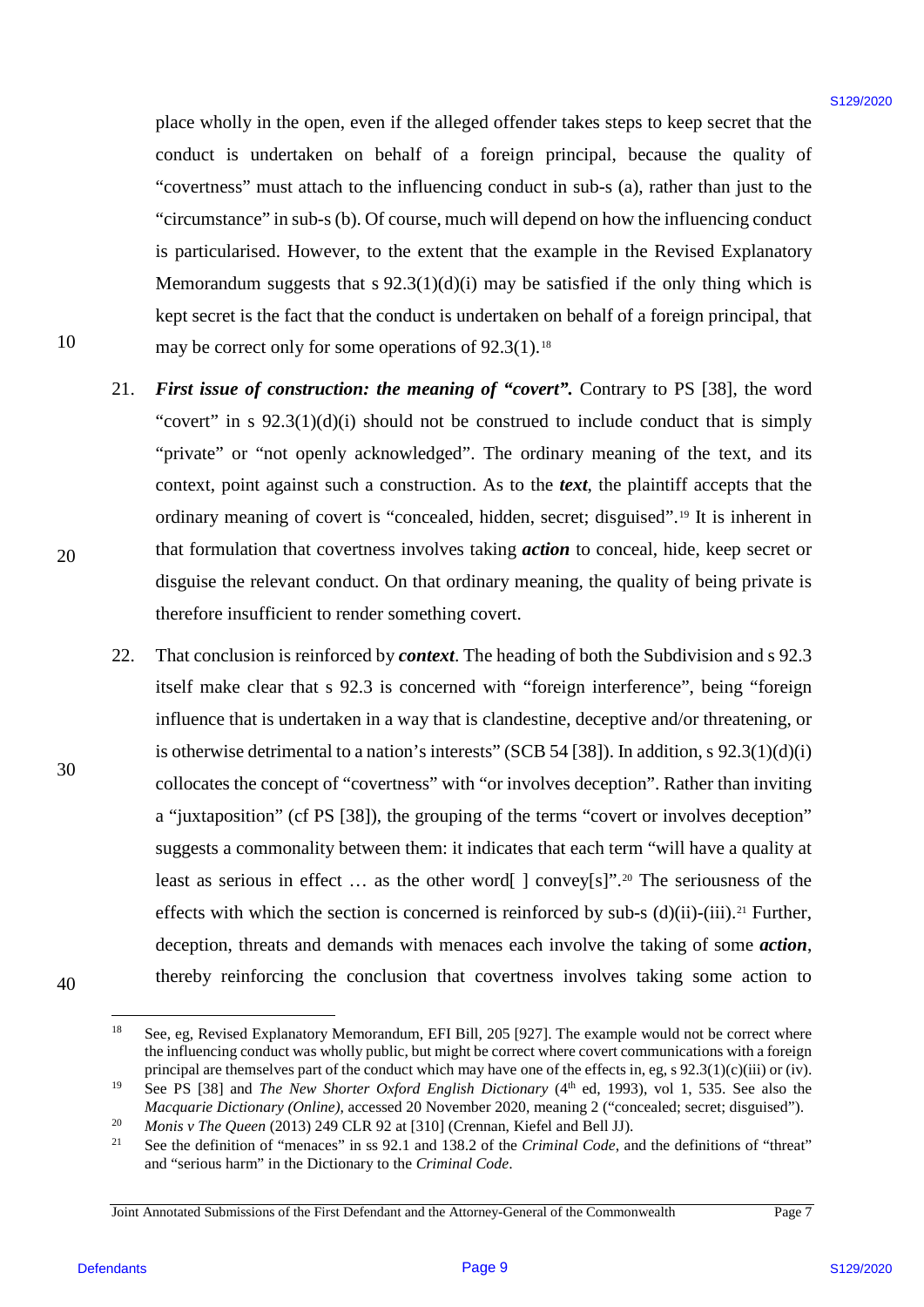conceal, hide, keep secret or disguise the relevant conduct. The Revised Explanatory conceal, hide, keep secret or disguise the relevant conduct. The Revised Explanatory Memorandum supports that construction. Having explained that "[t]he reference to Memorandum supports that construction. Having explained that "[t]he reference to 'covert' is intended to cover any conduct that is hidden or secret or lacking transparency", 'covert' is intended to cover any conduct that is hidden or secret or lacking transparency", the Memorandum goes on to give examples of covert conduct that involve the taking of some *action* of concealment: eg a person copying "documents or listen[ing] into private conversations without the targeted person's knowledge or consent".<sup>[22](#page-9-0)</sup> It may be accepted that the word "covert" thus has a similar meaning to the word "clandestine", as used in that the word "covert" thus has <sup>a</sup> similar meaning to the word "clandestine", as used in s 4 of the *Australian Security Intelligence Organisation Act 1979* (Cth) (PS [39]–[40]), <sup>s</sup> 4 of the Australian Security Intelligence Organisation Act 1979 (Cth) (PS [39]-[40]), but nothing turns on this: that is a different Act to the one being construed and the but nothing turns on this: that is <sup>a</sup> different Act to the one being construed and the *Criminal Code* does not use the word "clandestine". Criminal Code does not use the word "clandestine"'.

- 23. On the above construction, use of an encrypted messaging service may or may not be On the above construction, use of an encrypted messaging service may or may not be sufficient to render conduct "covert" depending on all the circumstances (cf PS [41]). sufficient to render conduct "covert" depending on all the circumstances (cf PS [41]). Consistently with the Revised Explanatory Memorandum, something further than mere Consistently with the Revised Explanatory Memorandum, something further than mere use of that service would be required, such as the participants to the encrypted messaging use of that service would be required, such as the participants to the encrypted messaging discussion keeping that discussion separate from more usual communications on an discussion keeping that discussion separate from more usual communications on an unencrypted platform. unencrypted platform. 23.
- 24. Second issue of construction: the fault element attaching to "covert". At PS [42], the plaintiff submits that "[i]ntent is only a fault element of the offence under sec 92.3(1) plaintiff submits that "[i]ntent is only <sup>a</sup> fault element of the offence under sec 92.3(1) insofar as the person must have intentionally engaged in the conduct". That is not correct. insofar as the person must have intentionally engaged in the conduct". That is not correct. For the reasons that follow, the matters specified in s 92.3(1)(d) are properly to be For the reasons that follow, the matters specified in <sup>s</sup> 92.3(1)(d) are properly to be regarded as "conduct" physical elements  $(s 4.1(1)(a))$ , with the result that the fault element is intention (s  $5.6(1)$ ).<sup>[23](#page-9-1)</sup> *First*, s  $92.3(1)(a)$  plainly contains a "conduct" physical element, with the fault element of intention. As s 92.3(1)(d) refers to the *same conduct* element, with the fault element of intention. As <sup>s</sup> 92.3(1)(d) refers to the same conduct to which s 92.3(1)(a) refers (or to a part of that same conduct), it follows that sub-s (d) to which <sup>s</sup> 92.3(1)(a) refers (or to <sup>a</sup> part of that same conduct), it follows that sub-s (d) refers to conduct for which the default fault element is intention. Any other approach refers to conduct for which the default fault element is intention. Any other approach risks introducing inconsistency in fault elements with respect to the same conduct. risks introducing inconsistency in fault elements with respect to the same conduct. Secondly, the qualities referred to in sub-s (d)(i)-(iii), including covertness, are more readily characterised as "state[s] of affairs" or "act[s]" (and thus "conduct": s 4.1(2)) than readily characterised as "state[s] of affairs" or "act[s]" (and thus "conduct": <sup>s</sup> 4.1(2)) than as "a circumstance in which conduct, or a result of conduct, occurs"  $(s 4.1(1)(c))$ . The conceal, bials, keep secret or disguise the relevant conduct. The Revised Explanation Mericanonical material of the concealed field of  $m$  (Be reference or  $m$ ) control in the second of the second of the second of the sec 24.

30 30

40 40

20 20

<span id="page-9-1"></span><span id="page-9-0"></span><sup>22</sup> Revised Explanatory Memorandum, EFI Bill at 205 [925].

Revised Explanatory Memorandum, EFI Bill at 205 [925].<br>
<sup>22</sup> It may be accepted that the Revised Explanatory Memorandum, EFI Bill at 204 [924] described the fault element for s 92.3(1)(d) as recklessness. However, clearly such a statement does not control the correct element for s 92.3(1)(d) as recklessness. However, clearly such a statement does not control the correct construction of the provision: see, eg, Saeed v Minister for Immigration & Citizenship (2010) 241 CLR 252 at [31]-[32] (French CJ, Gummow, Hayne, Crennan and Kiefel JJ). at [31]-[32] (French CJ, Gummow, Hayne, Crennan and Kiefel JJ). 23

Joint Annotated Submissions of the First Defendant and the Attorney-General of the Commonwealth Page 8 Joint Annotated Submissions of the First Defendant and the Attorney-General ofthe Commonwealth Page 8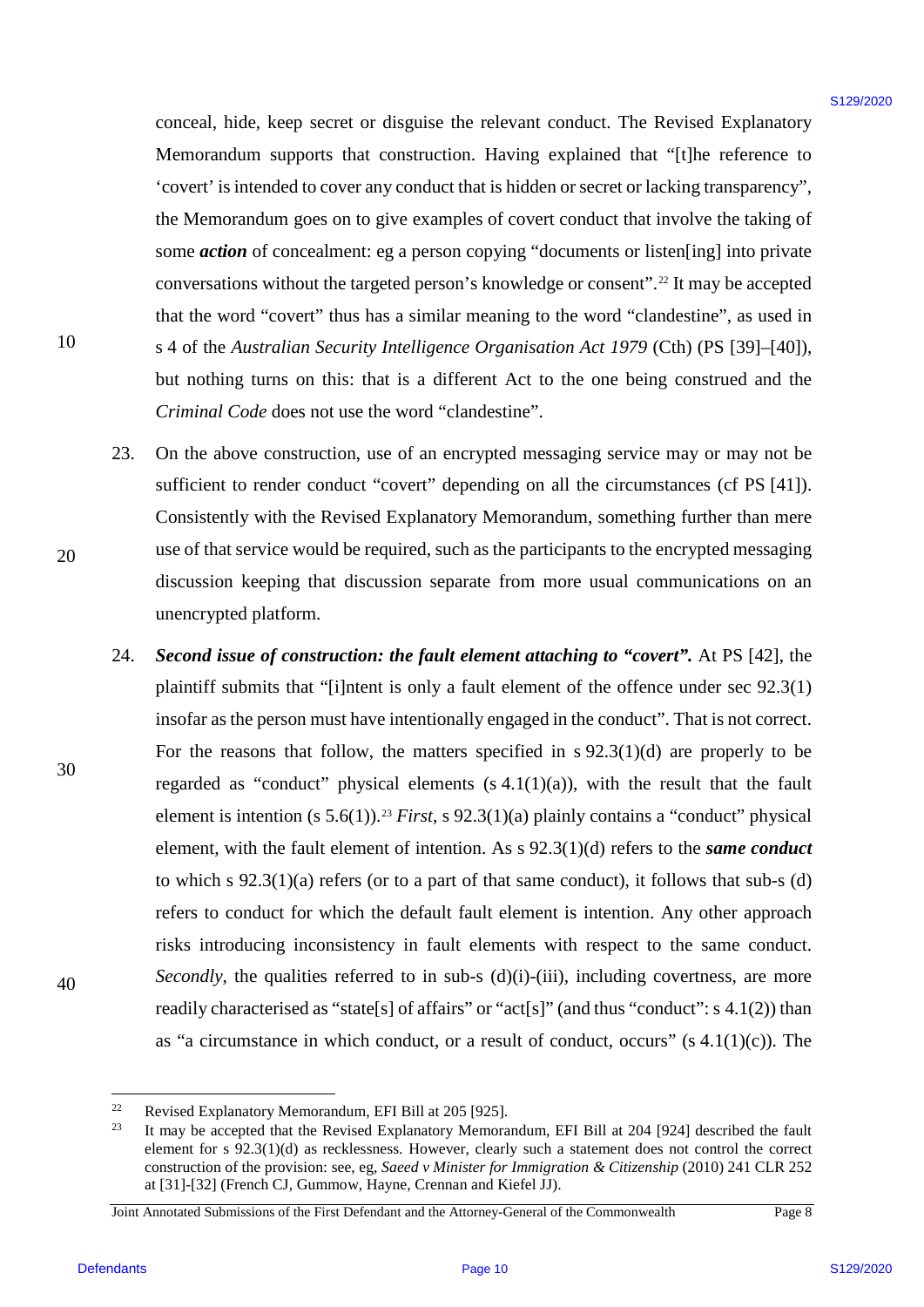plaintiff seemingly accepts that to be the case in respect of s 92.3(2)(d), which bears some plaintiff seemingly accepts that to be the case in respect of <sup>s</sup> 92.3(2)(d), which bears some similarities to s 92.3(1)(d) (PS [42]). similarities to <sup>s</sup> 92.3(1)(d) (PS [42]).

25. Third issue of construction: "on behalf of". Contrary to PS [51], the expression "on behalf of" in s  $92.3(1)(b)(i)$  and  $92.3(2)(b)(i)$  does not extend to "conduct engaged in in support of, or in the interests of, a foreign principal". That is to adopt what this Court in *R v Toohey; Ex Parte Attorney-General (NT)* described as "perhaps [the] least specific R v Toohey, Ex Parte Attorney-General (NT) described as "perhaps [the] least specific use" of the expression, instancing "someone who does no more than express support for use" of the expression, instancing "someone who does no more than express support for persons or for a cause, as with one who speaks on behalf of the poor or on behalf of persons or for <sup>a</sup> cause, as with one who speaks on behalf of the poor or on behalf of tolerance".<sup>[24](#page-10-0)</sup> When used to describe the relationship of the alleged offender with a foreign principal in the context of a criminal statute,<sup>[25](#page-10-1)</sup> in conjunction with the words "in collaboration with" and "directed, funded or supervised", the expression has a narrower collaboration with" and "directed, funded or supervised", the expression has a narrower meaning. The kind of relationship at issue is evidenced by an example given in the meaning. The kind of relationship at issue is evidenced by an example given in the Revised Explanatory Memorandum: where the alleged offender is "tasked" by a foreign Revised Explanatory Memorandum: where the alleged offender is "tasked" by <sup>a</sup> foreign official or person acting on behalf of a foreign principal.<sup>[26](#page-10-2)</sup> It connotes a circumstance where the alleged offender is the instrument of the foreign principal. where the alleged offender is the instrument of the foreign principal. plantif secondary accepts that to be the case in respect of s 92.3(2)(d), which hears consider<br>and infinite to 82.3(1)(d) (95 [42)).<br>
25. Third less of construction: "or behalf of". Containy to PS [51], the expression "on 25.

### *(b) Effective burden* Effective burden (b)

- 26. For two reasons, the impugned provisions burden the implied freedom to at most a very For two reasons, the impugned provisions burden the implied freedom to at most <sup>a</sup> very limited extent. It is only *insofar as* the impugned provisions burden the implied freedom limited extent. It is only insofar as the impugned provisions burden the implied freedom that the Court's supervisory role is engaged to consider the justification for that burden.<sup>[27](#page-10-3)</sup> 26.
- 30 30 27. First, the provisions on their face proscribe only a limited class of political First, the provisions on their face proscribe only <sup>a</sup> limited class of political communication. They do not proscribe communication by individuals on their own communication. They do not proscribe communication by individuals on their own behalf, nor do they proscribe communication directly by foreign principals.<sup>[28](#page-10-4)</sup> Similarly, they do not proscribe communication lacking the qualities identified in s 92.3(1)(d) and they do not proscribe communication lacking the qualities identified in <sup>s</sup> 92.3(1)(d) and (2)(d). For example, all a person needs to do to avoid any operation of s 92.3(2) is to (2)(d). For example, all <sup>a</sup> person needs to do to avoid any operation of <sup>s</sup> 92.3(2) is to disclose to the target their relationship to the foreign principal. Once such a disclosure occurs, the person can engage in any political communication they wish, unburdened by occurs, the person can engage in any political communication they wish,unburdened by 27.
- <span id="page-10-1"></span><span id="page-10-0"></span>40 40

10 10

<sup>&</sup>lt;sup>24</sup> (1980) 145 CLR 374 at 386 (Stephen, Mason, Murphy and Aickin JJ). 24

<sup>&</sup>lt;sup>25</sup> See, eg, *Alcan (NT) Alumina Pty Ltd v Commissioner of Territory Revenue (NT)* (2009) 239 CLR 27 at [57] (Hayne, Heydon, Crennan and Kiefel JJ). 25

<span id="page-10-2"></span><sup>&</sup>lt;sup>26</sup> Revised Explanatory Memorandum, EFI Bill at 203 [915]-[916] and 209 [946]-[947]. 26

<span id="page-10-3"></span><sup>&</sup>lt;sup>27</sup> *McCloy* (2015) 257 CLR 178 at [127] (Gageler J), see also at [68] (French CJ, Kiefel, Bell and Keane JJ); *Brown* (2017) 261 CLR 328 at [90] (Kiefel CJ, Bell and Keane JJ), [180] and [192]-[195] (Gageler J), [269] Brown (2017) 261 CLR 328 at [90] (Kiefel CJ, Bell and Keane JJ), [180] and [192]-[195] (Gageler J), [269] (Nettle J) and [397] (Gordon J); *Clubb v Edwards* (2019) 93 ALJR 448 at [75] (Kiefel, Bell and Keane JJ). 27

<span id="page-10-4"></span><sup>28</sup> See, by analogy, *Clubb* (2019) 93 ALJR 448 at [127] (Kiefel CJ, Bell and Keane JJ). See, by analogy, Clubb (2019) 93 ALJR 448 at [127] (Kiefel CJ, Bell and Keane JJ). 28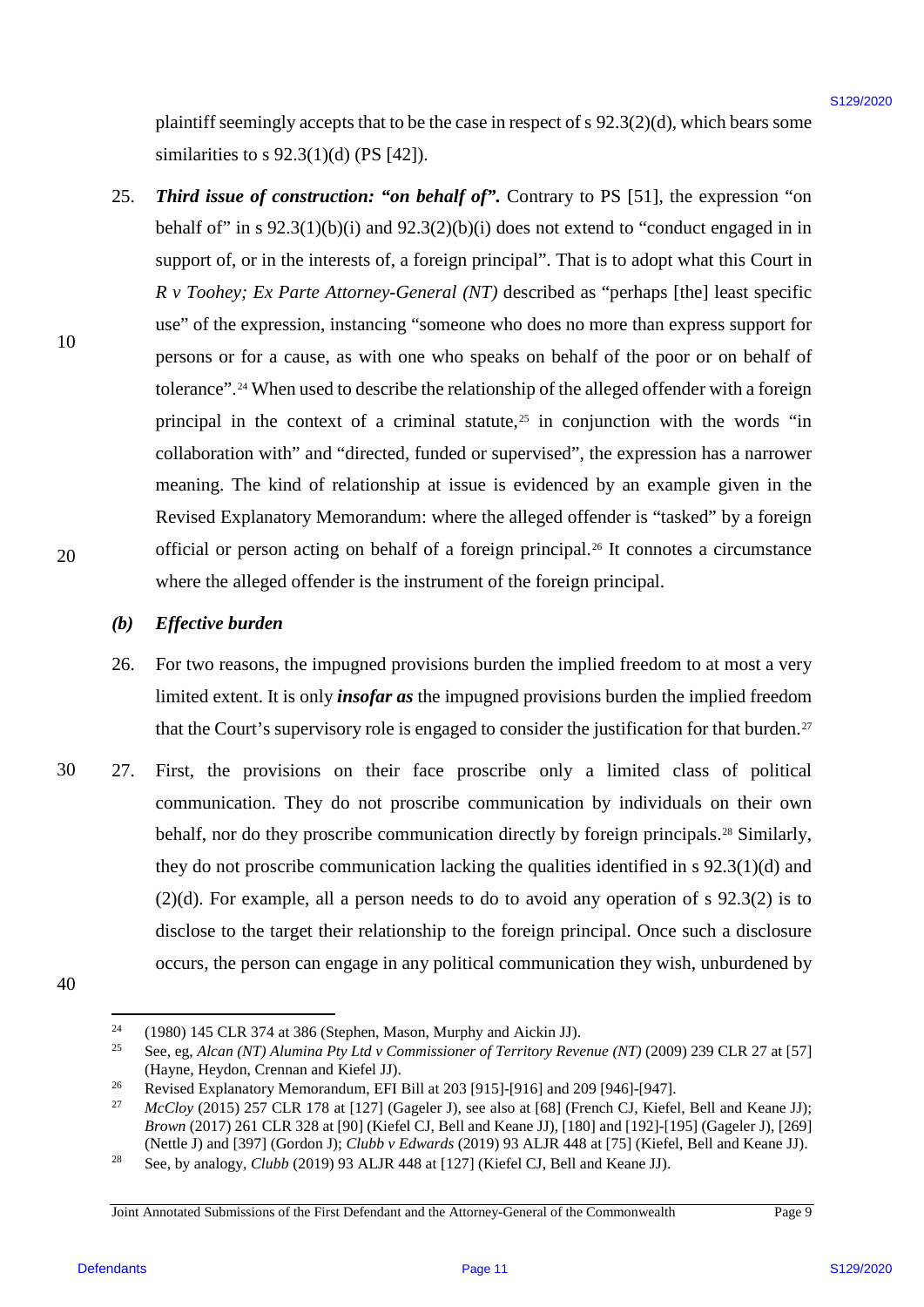s 92.3(2). In those circumstances, the effect on the "freedom generally" is at most very <sup>s</sup> 92.3(2). In those circumstances, the effect on the "freedom generally" is at most very limited.[29](#page-11-0) limited.2°

- 28. *Secondly*, the communication burdened by s 92.3 is overwhelmingly of a kind that the Secondly, the communication burdened by <sup>s</sup> 92.3 is overwhelmingly of <sup>a</sup> kind that the implied freedom of political communications does not protect. That freedom exists only implied freedom of political communications does not protect. That freedom exists only so far as is necessary to give effect to ss 7, 24, 64 and 128 of the Constitution.<sup>[30](#page-11-1)</sup> What is protected was described in *Lange* as "that freedom of communication between the people protected was described in Lange as "that freedom of communication between the people concerning political or government matters which enables the people to exercise a free and informed choice as electors".<sup>31</sup> However, the extent of the implied freedom is marked out not by that phrase, construed as if it were a statutory provision, but by what is necessary to give effect to the constitutional provisions just mentioned and, in particular, necessary to give effect to the constitutional provisions just mentioned and, in particular, the free and informed choice by electors that they mandate.<sup>[32](#page-11-3)</sup> 28.
- 29. Given its foundations, the implied freedom does not protect communications that are Given its foundations, the implied freedom does not protect communications that are inimical to the free and informed choice of electors. For example, a communication inimical to the free and informed choice of electors. For example, <sup>a</sup> communication which seeks to subvert the choice of an elector by threatening the elector with violence unless they exercise that choice in a particular way receives no protection. Nor does a unless they exercise that choice in a particular way receives no protection. Nor does <sup>a</sup> communication which seeks to foment the violent overthrow of a democratic system of communication which seeks to foment the violent overthrow of a democratic system of government.<sup>[33](#page-11-4)</sup> No doubt at one level the communications in both of these examples concern "political or government matters". But they are nevertheless wholly outside the concern "political or government matters". But they are nevertheless wholly outside the range of communications necessary to give effect to the constitutional provisions upon range of communications necessary to give effect to the constitutional provisions upon which the implied freedom is based. Just as "not all speech can claim the protection of which the implied freedom is based. Just as "not all speech can claim the protection of the constitutional implication",<sup>[34](#page-11-5)</sup> not all things which might loosely be termed "political speech" can do so. speech" can do so. s 92.372). In those electromationes, the effect on the "freedom generally" is at most very<br>
Entroide. Secondly, the communication backnad by s 92.1 is overvled<br>rainingly of a kind that the simplest freedom of political co 29.
- - 30. The Constitution creates a fully sovereign nation. The framers' concern to protect the The Constitution creates <sup>a</sup> fully sovereign nation.The framers' concern to protect the 30.

30 30

<span id="page-11-3"></span><span id="page-11-2"></span><span id="page-11-1"></span><span id="page-11-0"></span>40 40

20 20

 <sup>29</sup> *Unions NSW v New South Wales* (2013) 252 CLR 530 (*Unions No 1*) at [35] (French CJ, Hayne, Crennan, Unions NSW v New South Wales (2013) 252 CLR 530 (Unions No 1) at [35] (French CJ, Hayne, Crennan, Kiefel and Bell JJ). 29

<sup>30</sup> *Lange v Australian Broadcasting Corporation* (1997) 189 CLR 520 at 567 (the Court). See generally *Re*  Lange v Australian Broadcasting Corporation (1997) 189 CLR 520 at 567 (the Court). See generally Re Gallagher (2018) 263 CLR 460 at [24] (Kiefel CJ, Bell, Keane, Nettle and Gordon JJ; Gageler J agreeing), see also at [58], [68] (Edelman J). 30

<sup>31</sup> *Lange* (1997) 189 CLR 520 at 560 (the Court). See also *Tajjour* (2014) 254 CLR 508 at [140]-[141] Lange (1997) 189 CLR 520 at 560 (the Court). See also Tajjour (2014) 254 CLR 508 at [140]-[141] (Gageler J); *Brown* (2017) 261 CLR 328 at [312]-[313] (Gordon J). 31

<sup>32</sup> *APLA Ltd v Legal Services Commissioner* (2005) 224 CLR 322 at [27] (Gleeson CJ and Heydon J), [61]- APLA Ltd v Legal Services Commissioner (2005) 224 CLR 322 at [27] (Gleeson CJ and Heydon J), [61]- [68] (McHugh J), [451]-[452] (Callinan J). See also *Unions NSW v New South Wales* (2019) 264 CLR 595 [68] (McHugh J), [451]-[452] (Callinan J). See also Unions NSW v New South Wales (2019) <sup>264</sup> CLR <sup>595</sup> (*Unions No 2*) at [163] (Edelman J).<br><sup>33</sup> See, eg, *Communist Party of US v Subversive Activities Control Board*, 367 US 1 at 88-89 and 95-96 (1961) 32 (*Unions No 2*) at  $[163]$  (Edelman J).

<span id="page-11-4"></span><sup>(</sup>Frankfurter J, delivering the opinion of the Court). (Frankfurter J, delivering the opinion of the Court). 33

<span id="page-11-5"></span><sup>34</sup> *Theophanous v The Herald & Weekly Times Ltd* (1994) 182 CLR 104 at 125 (Mason CJ, Toohey and Theophanous v The Herald & Weekly Times Ltd (1994) 182 CLR 104 at 125 (Mason CJ, Toohey and Gaudron JJ). Gaudron JJ). 34

Joint Annotated Submissions of the First Defendant and the Attorney-General of the Commonwealth Page 10 Joint Annotated Submissions of the First Defendant and the Attorney-General ofthe Commonwealth Page 10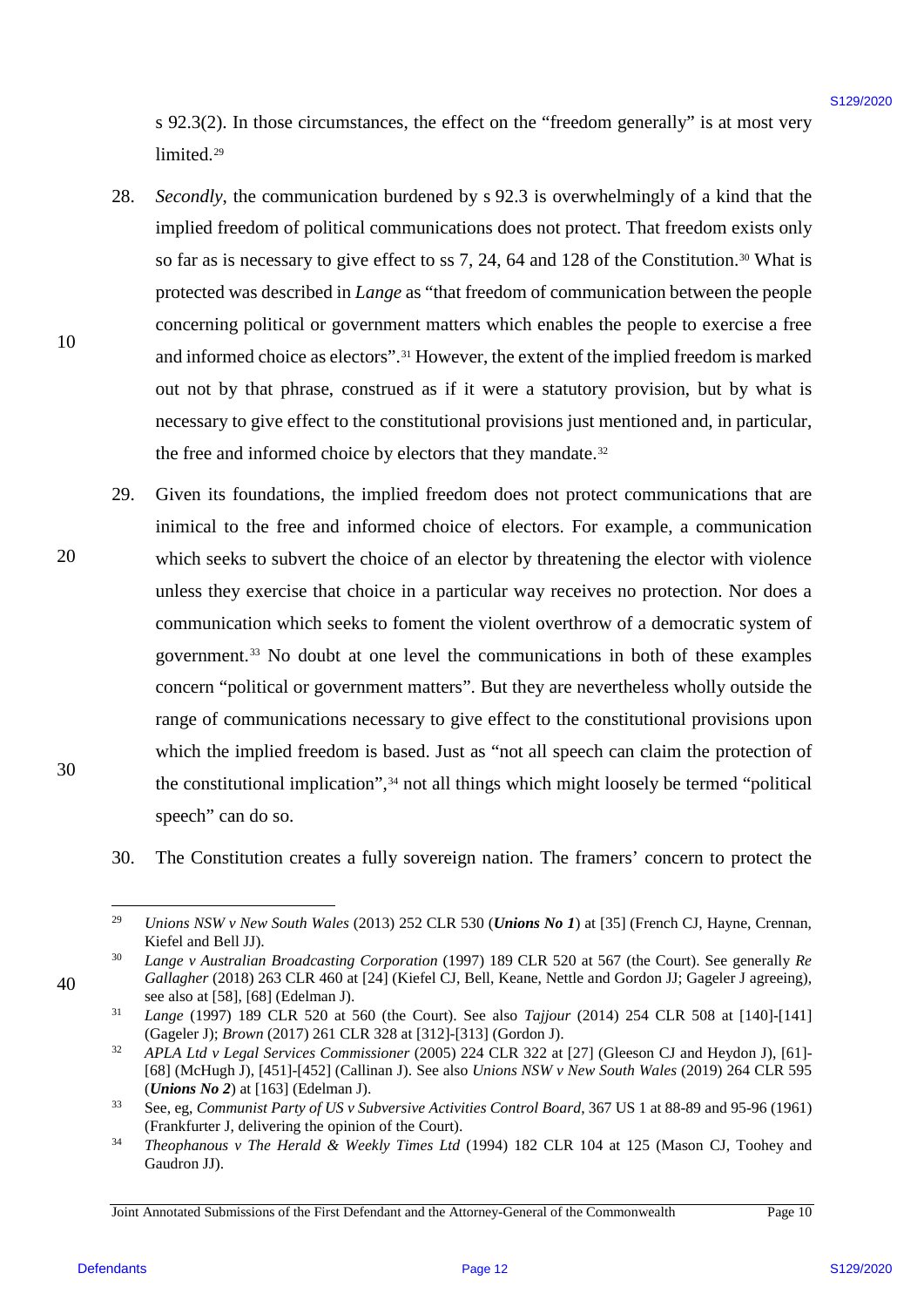political system of that nation from foreign influence is evidenced by s 44(i), which political system of that nation from foreign influence is evidenced by <sup>s</sup> 44(i), which disqualifies a person from sitting as a senator or member of the House of Representatives disqualifies <sup>a</sup> person from sitting as <sup>a</sup> senator or member of the House of Representatives simply on the basis of foreign citizenship, even if that person is unaware of such simply on the basis of foreign citizenship, even if that person is unaware of such citizenship, in order to "prevent persons with foreign loyalties or obligations from being citizenship, in order to "prevent persons with foreign loyalties or obligations from being members of the Australian Parliament".<sup>[35](#page-12-0)</sup> The Constitution does not simultaneously mandate a system of representative and responsible government of a sovereign nation, mandate <sup>a</sup> system of representative and responsible government of <sup>a</sup> sovereign nation, and seek to protect that system from foreign influence, but then by implication limit the and seek to protect that system from foreign influence, but then by implication limit the capacity of the Parliament to legislate to protect the free and informed choice of electors capacity of the Parliament to legislate to protect the free and informed choice of electors in that nation from foreign interference. Of its very nature, foreign interference in that nation from foreign interference. Of its very nature, foreign interference undermines the sovereignty of the Australian people that the implied freedom exists to undermines the sovereignty of the Australian people that the implied freedom exists to protect.<sup>[36](#page-12-1)</sup> As Brennan J put it, "the salutary effect of freedom of political discussion on performance in public office can be neutralized by covert influences".<sup>[37](#page-12-2)</sup> That is so whether the foreign interference has the effect that the choices made by electors are not whether the foreign interference has the effect that the choices made by electors are not free and informed, or that elected officials are unwilling or unable to give effect to those free and informed, or that elected officials are unwilling or unable to give effect to those choices because they are beholden to foreign principals. choices because they are beholden to foreign principals. political system of that mation from foreign influence is evidenced by  $\pm 4k(3)$ , which<br>dynables a present from situation (are neutrator member of the lone of Representative<br>strengthy in the basis of foreign statements o

31. The communication burdened by s 92.3 was selected specifically due to its tendency to The communication burdened by <sup>s</sup> 92.3 was selected specifically due to its tendency to undermine free and informed electoral choice. That follows because s 92.3 relevantly undermine free and informed electoral choice. That follows because <sup>s</sup> 92.3 relevantly applies only in circumstances where the conduct that may influence Australian political applies only in circumstances where the conduct that may influence Australian political or governmental processes is intentionally covert, or involves deception, threats of serious harm or the making of demands with menaces (sub-s (1)) or where the fact of the foreign influence is intentionally not disclosed or concealed (sub-s (2)). Attempts by or foreign influence is intentionally not disclosed or concealed (sub-s (2)). Attempts by or on behalf of a foreign principal to influence Australia's political system by any of those means are inherently harmful to the system of government for which the Constitution means are inherently harmful to the system of government for which the Constitution provides (SCB 53 [37], 57 [48]-[49]).<sup>[38](#page-12-3)</sup> For the reasons just outlined, communications of that kind are not protected by the implied freedom. Accordingly, if s 92.3 places any that kind are not protected by the implied freedom. Accordingly, if <sup>s</sup> 92.3 places any burden at all on political communication of the kind the implied freedom exists to protect, burden at all on political communication of the kind the implied freedom exists to protect, 31.

10 10

20 20

<span id="page-12-1"></span><span id="page-12-0"></span><sup>40</sup> 40

Re Canavan (2017) 263 CLR 284 at [24]-[26] (the Court), quoting *Sykes v Cleary* (1992) 176 CLR 77 at 127 (Deane J). (Deane J). 35

<sup>&</sup>lt;sup>36</sup> *Unions No 1* at [17] (French CJ, Hayne, Crennan, Kiefel and Bell JJ), [104] (Keane J); *McCloy* (2015) 257 CLR 178 at [215]-[216] (Nettle J); *Brown* (2017) 261 CLR 328 at [88] (Kiefel CJ, Bell and Keane JJ); CLR 178 at [215]-[216] (Nettle J); Brown (2017) 261 CLR 328 at [88] (Kiefel CJ, Bell and Keane JJ); *Unions No 2* (2019) 264 CLR 595 at [40] (Kiefel CJ, Bell and Keane JJ). 36

<span id="page-12-2"></span><sup>&</sup>lt;sup>37</sup> Australian Capital Television Pty Ltd v Commonwealth (1992) 177 CLR 106 at 159. 37

<span id="page-12-3"></span><sup>&</sup>lt;sup>38</sup> Such communication is readily distinguishable from insulting or offensive communications that are nonetheless capable of contributing to free and informed electoral choice: eg *Coleman v Power* (2004) 220 nonetheless capable of contributing to free and informed electoral choice: eg Coleman v Power (2004) 220 CLR 1 at  $[27]$ - $[28]$  (Gleeson CJ),  $[81]$ ,  $[105]$  (McHugh J),  $[197]$  (Gummow and Hayne JJ),  $[229]$  (Kirby J). 38

Joint Annotated Submissions of the First Defendant and the Attorney-General of the Commonwealth Page 11 Joint Annotated Submissions of the First Defendant and the Attorney-General ofthe Commonwealth Page <sup>11</sup>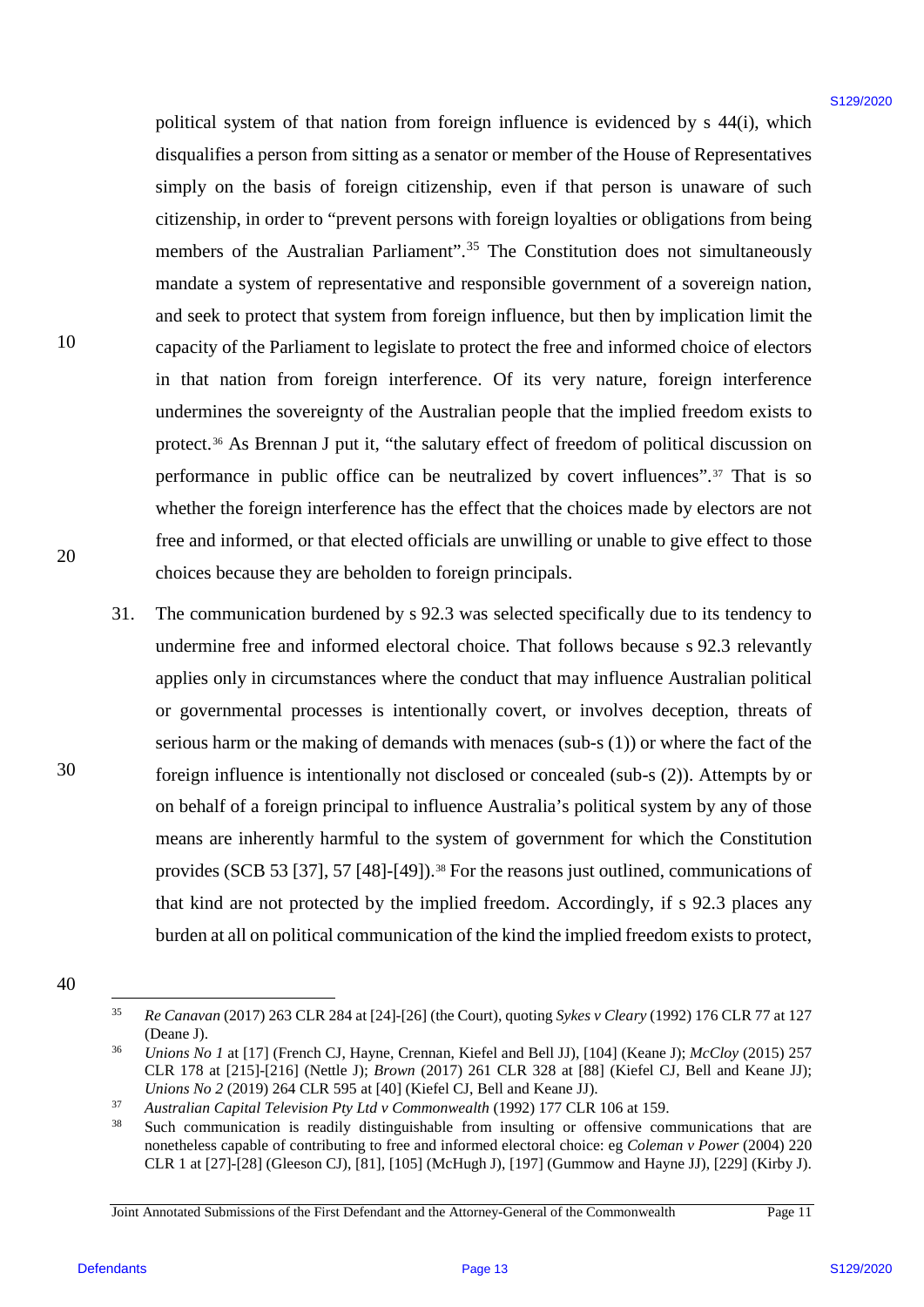it is at most an incidental and very limited one.<sup>[39](#page-13-0)</sup>

32. For completeness, consistently with the plaintiff's acknowledgment that the inquiry as to For completeness, consistently with the plaintiff's acknowledgment that the inquiry as to burden is to be answered at the level of general effect, rather than by reference to the burden is to be answered at the level of general effect, rather than by reference to the facts of a particular case (PS [30]), the matters set out at PS [34] are not relevant. facts of a particular case (PS [30]), the matters set out at PS [34] are not relevant. 32.

### *(c) Legitimate purpose* Legitimatepurpose  $(c)$

- 33. Applying the principles set out in PS [35],<sup>[40](#page-13-1)</sup> the purpose of s 92.3 is properly described as protecting Australia's sovereignty by reducing the risk of foreign interference in as protecting Australia's sovereignty by reducing the risk of foreign interference in Australia's political or governmental processes. That purpose is apparent from the text Australia's political or governmental processes. That purpose is apparent from the text of the provisions, as already addressed above. It is reinforced by the legislative context. of the provisions, as already addressed above. It is reinforced by the legislative context. Thus, s 92.3 is entitled "Offence of reckless foreign interference", and forms part of Thus, <sup>s</sup> 92.3 is entitled "Offence of reckless foreign interference", and forms part of Subdiv B of Div 92, both of which are entitled "Foreign interference". Division 92 Subdiv B of Div 92, both of which are entitled "Foreign interference". Division 92 resides in Part 5.2 of the *Criminal Code*, "Espionage and related offences". Part 5.2 in turn falls within Ch 5, headed "The security of the Commonwealth". turn falls within Ch 5, headed "The security ofthe Commonwealth". 33.
- 34. The special case contains many facts that demonstrate the importance of the above The special case contains many facts that demonstrate the importance of the above purpose, having regard to the "growing global trend of foreign interference operations purpose, having regard to the "growing global trend of foreign interference operations that attempt to interfere in governmental and political processes" (SCB 54 [39]; see also that attempt to interfere in governmental and political processes" (SCB 54 [39]; see also SCB 53-57 [37], [40], [45], [48]-[49]). At the time s 92.3 was enacted, ASIO advised that SCB 53-57 [37], [40], [45], [48]-[49]). At the time <sup>s</sup> 92.3 was enacted, ASIO advised that "espionage and foreign interference activity against Australia's interests was 'occurring "espionage and foreign interference activity against Australia's interests was 'occurring at an unprecedented scale"', including "foreign powers clandestinely seeking to shape the opinions of members of the Australian public, media organisations and government the opinions of members of the Australian public, media organisations and government officials to advance their own country's political objectives" (SCB 55 [44]). The scale of officials to advance their own country's political objectives" (SCB 55 [44]). The scale of the threat is illustrated by the fact that there are "more foreign intelligence officers and the threat is illustrated by the fact that there are "more foreign intelligence officers and their proxies operating in Australia now than at the height of the Cold War" (SCB 56 their proxies operating in Australia now than at the height of the Cold War" (SCB 56 [45]). Given that threat, the purpose of s 92.3 in reducing the risk of foreign interference [45]). Given that threat, the purpose of <sup>s</sup> 92.3 in reducing the risk of foreign interference "may be the most important factor in justifying the effect that the measure has on the freedom", for "some statutory objects may justify very large incursions".<sup>[41](#page-13-2)</sup> it is at most an interdental and very finitied one."<br>
22. For a rempletenes, a most as the plaintain sadded general definition and interdependent interdepend by the plaintain of the best of states and by the formula by th 34.
- 40 40

10 10

20 20

30 30

35. The purpose of protecting Australia's political or governmental processes from foreign The purpose of protecting Australia's political or governmental processes from foreign interference is confirmed by the relevant extrinsic materials. In particular, the Revised interference is confirmed by the relevant extrinsic materials. In particular, the Revised 35.

<span id="page-13-0"></span> <sup>39</sup> See, by analogy, *Theophanous* (1994) 182 CLR 104 at 124-125 (Mason CJ, Toohey and Gaudron JJ); *APLA*  See, by analogy, Theophanous (1994) 182 CLR 104 at 124-125 (Mason CJ, Toohey and Gaudron JJ); APLA (2005) 224 CLR 322 at [27]-[28] (Gleeson CJ and Heydon J), [67]-[68] (McHugh J) and [460] (Callinan J).<br><sup>40</sup> Cf. *Brown* (2017) 261 CLR 328 at [101] (Kiefel, Bell and Keane JJ), [208] (Gageler J) and [321] (Gordon J). 39 (2005) 224 CLR 322 at [27]-[28] (Gleeson CJ and Heydon J), [67]-[68] (McHugh J) and [460] (Callinan J).

<span id="page-13-2"></span><span id="page-13-1"></span><sup>40</sup> 41

<sup>&</sup>lt;sup>41</sup> *McCloy* (2015) 257 CLR 178 at [84] and [86] (French CJ, Kiefel, Bell and Keane JJ).

Joint Annotated Submissions of the First Defendant and the Attorney-General of the Commonwealth Page 12 Joint Annotated Submissions of the First Defendant and the Attorney-General ofthe Commonwealth Page <sup>12</sup>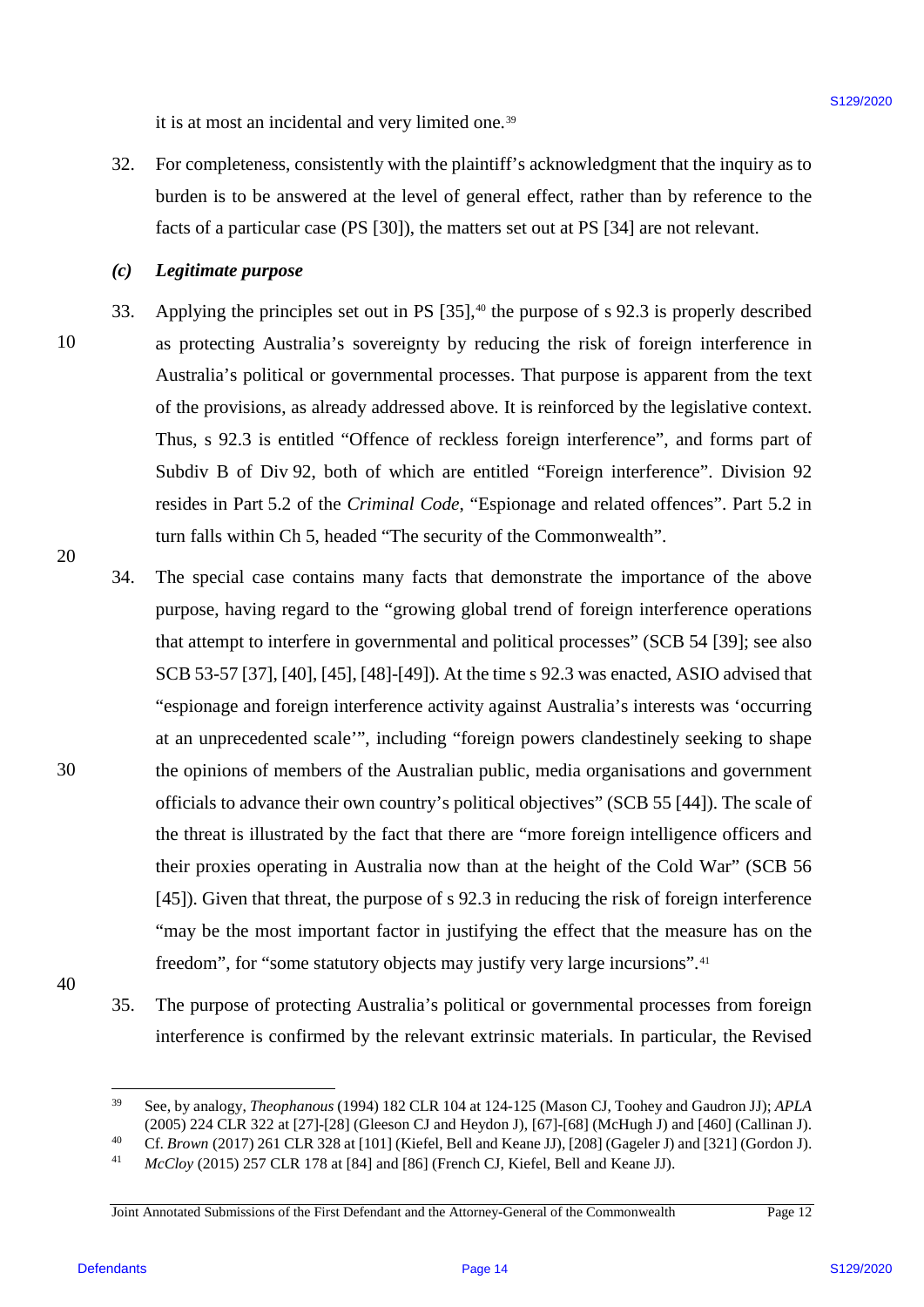Explanatory Memorandum explained that "[f]oreign interference can erode Australia's Explanatory Memorandum explained that "[floreign interference can erode Australia's sovereignty by diminishing public confidence in the integrity of Australia's political and sovereignty by diminishing public confidence in the integrity of Australia's political and government institutions, and undermining Australian societal values", before going on to government institutions, and undermining Australian societal values", before going on to identify specific concerns about foreign interference in elections.<sup>[42](#page-14-0)</sup> To address those harms, the Bill introduced "new foreign interference offences targeting covert, deceptive harms, the Bill introduced "new foreign interference offences targeting covert, deceptive or threatening actions by foreign actors who intend to influence Australia's democratic or government processes or to harm Australia".<sup>[43](#page-14-1)</sup> The new s 92 offences "complement the espionage offences by criminalising a range of other harmful conduct undertaken by the espionage offences by criminalising a range of other harmful conduct undertaken by foreign principals who seek to interfere with Australia's political, governmental or foreign principals who seek to interfere with Australia's political, governmental or democratic processes, to support their own intelligence activities or to otherwise democratic processes, to support their own intelligence activities or to otherwise prejudice Australia's national security".<sup>[44](#page-14-2)</sup> Similarly, the Second Reading Speech identified "the line that separates legitimate influence from unacceptable interference" as identified "the line that separates legitimate influence from unacceptable interference" as whether the activities are "in any way covert, coercive or corrupt", and said that the whether the activities are "in any way covert, coercive or corrupt", and said that the foreign interference offences "criminalise[d] covert, deceptive and threatening actions foreign interference offences "criminalise[d] covert, deceptive and threatening actions by persons acting on behalf of, or in collaboration with, a foreign principal aiming to by persons acting on behalf of, or in collaboration with, a foreign principal aiming to influence Australia's political processes or prejudice our national security".<sup>[45](#page-14-3)</sup> Baytimatatoy Menomahan explained that  $T$ [foreign interference can ende Australia's<br> *are received* by divinishing perbidic confidence in the largerity of Australia's pointerior<br> *g* poeterness issuite, concerns about for

36. The purpose of protecting Australia's sovereignty by reducing the risk of foreign The purpose of protecting Australia's sovereignty by reducing the risk of foreign interference in Australia's political or governmental processes is plainly compatible with interference in Australia's political or governmental processes is plainly compatible with the maintenance of the constitutionally prescribed system of representative and the maintenance of the constitutionally prescribed system of representative and responsible government. So much is confirmed by s 44(i) of Constitution, which pursues responsible government. So much is confirmed by <sup>s</sup> 44(i) of Constitution, which pursues a similar purpose, as described above. The purpose of s 92.3(1)-(2) is not only compatible <sup>a</sup> similar purpose, as described above. The purpose of <sup>s</sup> 92.3(1)-(2) is not only compatible with that system, but serves to "preserve and enhance it".<sup>[46](#page-14-4)</sup> In that respect, there is a clear analogy with provisions that seek to safeguard the integrity of political and electoral analogy with provisions that seek to safeguard the integrity of political and electoral processes by minimising the risk of corruption and undue influence, including by processes by minimising the risk of corruption and undue influence, including by promoting transparency as to the interests that are being advanced.<sup>[47](#page-14-5)</sup> 36.

30 30

10 10

<span id="page-14-3"></span><span id="page-14-2"></span><span id="page-14-1"></span><span id="page-14-0"></span><sup>40</sup> 40

Revised Explanatory Memorandum, EFI Bill, 10 [31], see also 206-7 [937] and 210 [956] (both referring to **Revised** Explanatory Memorandum, EFI Bill, 10 [31], see also 206-7 [937] and 210 [956] (both referring to the commission of the s 92.3 offences having "serious consequences for the sovereignty of Australia").<br><sup>43</sup> Revised Explanatory Memorandum, EFI Bill, 2 [4], see also 7 [20]. 42 43

Revised Explanatory Memorandum, EFI Bill, 2 [4], see also 7 [20].

<sup>44</sup> Revised Explanatory Memorandum, EFI Bill, <sup>3</sup> [9] and 43 [19].

<sup>&</sup>lt;sup>44</sup> Revised Explanatory Memorandum, EFI Bill, 3 [9] and 43 [19].<br><sup>45</sup> Commonwealth, House of Representatives, Hansard, 7 December 2017, 13145 and 13148. See also Commonwealth, House of Representatives, Hansard, 26 June 2018, 6351-2 and 6398.<br>And *McCloy* (2015) 257 CLR 178 at [47] (French CJ, Kiefel, Bell and Keane JJ). See also *Smith v Oldham* (1912) 45 Commonwealth, House of Representatives, Hansard, 26 June 2018, 6351-2 and 6398.

<span id="page-14-4"></span><sup>15</sup> CLR 355 at 358 (Griffiths CJ), endorsed in *McCloy* at [42]. <sup>15</sup> CLR 355 at 358 (Griffiths CJ), endorsed in McCloy at [42]. 46

<span id="page-14-5"></span><sup>47</sup> *Unions No 1* (2013) 252 CLR 530 at [8], [49], [53] and [64] (French CJ, Hayne, Crennan, Kiefel and Bell JJ) Unions No I (2013) 252 CLR 530 at [8], [49], [53] and [64] (French CJ, Hayne, Crennan, Kiefel and Bell JJ) and [138] (Keane J); *McCloy* (2015) 257 CLR 178 at [7], [33]-[34], [42], [47] and [53] (French CJ, Kiefel, Bell and Keane JJ), [137] and [183]-[184] (Gageler J), [218] (Nettle J) and [351], [355] and [365] (Gordon J); 47

Joint Annotated Submissions of the First Defendant and the Attorney-General of the Commonwealth Page 13 Joint Annotated Submissions of the First Defendant and the Attorney-General ofthe Commonwealth Page <sup>13</sup>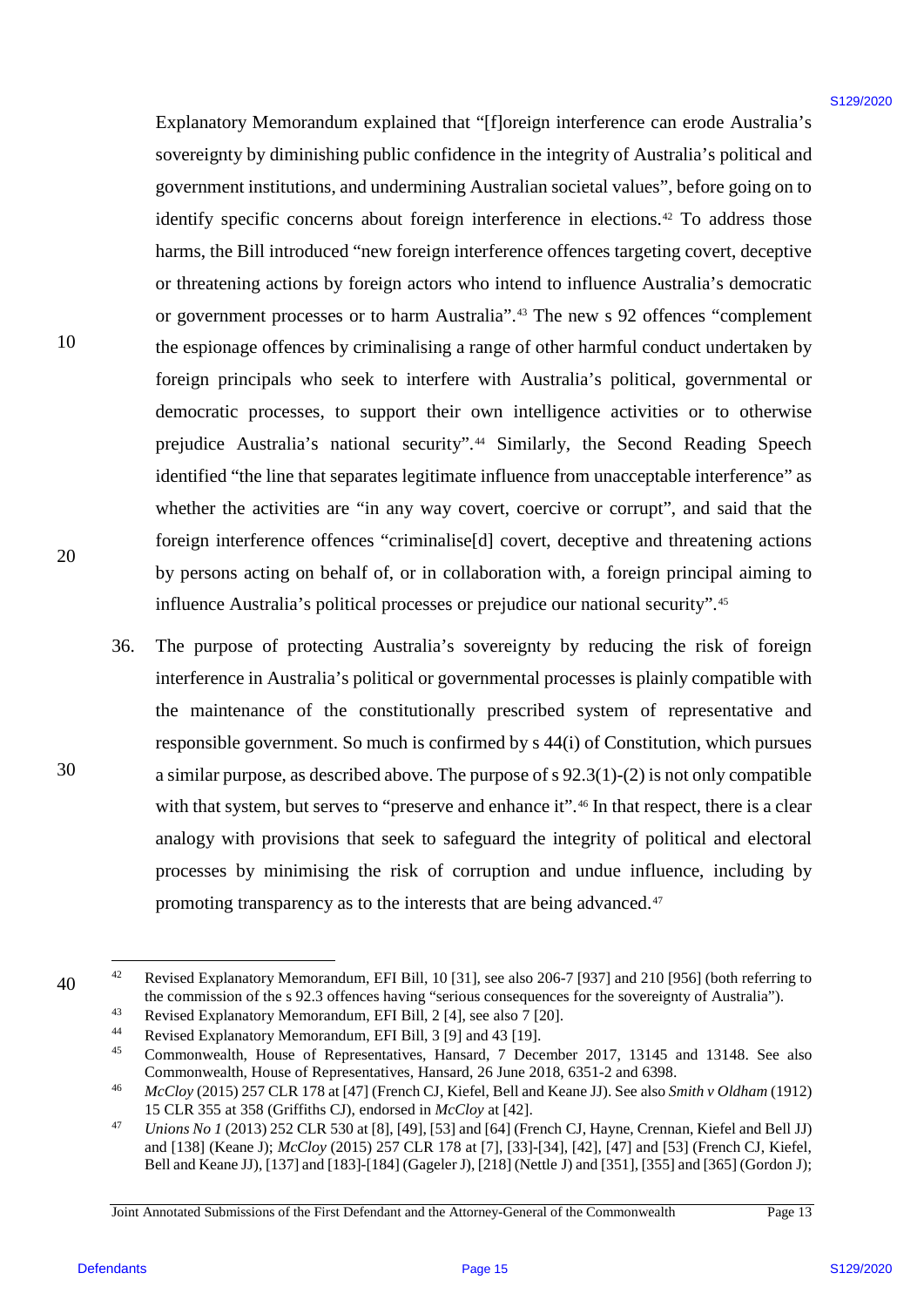- 37. In contending that s 92.3 lacks a legitimate purpose (PS [36]), the plaintiff asserts that it In contending that <sup>s</sup> 92.3 lacks <sup>a</sup> legitimate purpose (PS [36]), the plaintiff asserts that it applies to foreign influence "whether or not that influence is malicious, harmful to, or in applies to foreign influence "whether or not that influence is malicious, harmful to, or in conflict with, the interests of Australia". It is not to the point that s 92.3 does not in terms conflict with, the interests of Australia'. It is not to the point that <sup>s</sup> 92.3 does not in terms require foreign influence to be malicious, for there is no evidence that foreign influence require foreign influence to be malicious, for there is no evidence that foreign influence is problematic only when it is malicious. It can be problematic simply because covert or is problematic only when it is malicious. It can be problematic simply because covert or deceptive actions by or on behalf of foreign principals may result in the unwitting deceptive actions by or on behalf of foreign principals may result in the unwitting prioritisation of foreign interests over domestic interests (SCB 53 [37]). However, the prioritisation of foreign interests over domestic interests (SCB 53 [37]). However, the more fundamental vice is that foreign influence pursued by covert, deceptive or more fundamental vice is that foreign influence pursued by covert, deceptive or threatening conduct, or which is concealed from its targets, by its very nature impairs the threatening conduct, or which is concealed from its targets, by its very nature impairs the *free* and *informed* choice of electors that is mandated by the Constitution. While "foreign free and informed choice of electors that is mandated by the Constitution. While "foreign influence may be entirely benign" (PS [44]), once it is deliberately covert or concealed it influence may be entirely benign" (PS [44]), once it is deliberately covert or concealed it becomes "foreign interference" (SCB 54 [38]). Foreign interference is not benign. It becomes "foreign interference" (SCB 54 [38]). Foreign interference is not benign. It "represents a serious threat to Australia's sovereignty and security and the integrity of its "represents <sup>a</sup> serious threat to Australia's sovereignty and security and the integrity of its national institutions"; and it may have significant consequences for liberal democratic national institutions"; and it may have significant consequences for liberal democratic systems of government (SCB 57 [48]-[49]; PS [49]). For that reason, the plaintiff is systems of government (SCB 57 [48]-[49]; PS [49]). For that reason, the plaintiff is wrong to suggest that s 92.3 applies to foreign influence that is not "harmful": "foreign wrong to suggest that <sup>s</sup> 92.3 applies to foreign influence that is not "harmful": "foreign clandestine or deceptive intrusion into the political or governmental processes of clandestine or deceptive intrusion into the political or governmental processes of Australia" can "[o]f its nature … be regarded as detrimental to the interests of Australia" Australia" can "[o]f its nature ... be regarded as detrimental to the interests of Australia" (cf PS [37]).<sup>48</sup> 37. In contending that s 92.4 hacks a logitimate purpose (1% [36)), the plainiff assets that in applies to foreign influences "show that the methods of the influence is multidiversified to methods the methods of the inter 37.
	- 38. The plaintiff's claim that the purpose of s 92.3 is illegitimate "because it prevents The plaintiff's claim that the purpose of <sup>s</sup> 92.3 is illegitimate "because it prevents communication within the Australian political system of advancing policy positions communication within the Australian political system of advancing policy positions favourable to foreign actors" (PS [45]) should be rejected. Section 92.3 does not prevent favourable to foreign actors" (PS [45]) should be rejected. Section 92.3 does not prevent communications advancing such policy positions, provided that is not done by covert, deceptive or otherwise illegitimate means. The conclusion that such a law is legitimate deceptive or otherwise illegitimate means. The conclusion that such a law is legitimate is consistent with the position that has been reached in other liberal democracies, where is consistent with the position that has been reached in other liberal democracies, where courts have upheld the legitimacy of laws intended to prevent foreign influence *per se*  courts have upheld the legitimacy of laws intended to prevent foreign influence per se over their political processes.<sup>[49](#page-15-1)</sup> 38.

10 10

20 20

30 30

<u>.</u>

<span id="page-15-0"></span><sup>40</sup> 40

*Unions No 2* (2019) 264 CLR 595 at [31] and [35] (Kiefel CJ, Bell and Keane JJ), [71]-[72] (Gageler J) and Unions No 2 (2019) 264 CLR 595 at [31] and [35] (Kiefel CJ, Bell and Keane JJ), [71]-[72] (Gageler J) and [189]-[190] (Edelman J).

<sup>48</sup> Royal Commission on Australia's Security and Intelligence Agencies, *Report on the Australian Security*  Royal Commission on Australia's Security and Intelligence Agencies, Report on the Australian Security *Intelligence Organization* (December 1984) at [3.43]. See, to similar effect, Commonwealth, *Parliamentary*  Intelligence Organization (December 1984) at [3.43]. See, to similar effect, Commonwealth, Parliamentary *Debates*, House of Representatives, 7 December 2017, 13145. Debates, House of Representatives, 7 December 2017, 13145. 48

<span id="page-15-1"></span><sup>49</sup> As to the United States, see, eg *Bluman v Federal Electoral Commission*, 800 F Supp 2d 281 at 288 (DDC, As to the United States, see, eg Bluman v Federal Electoral Commission, 800 F Supp 2d 281 at 288 (DDC, 2011), affirmed in a summary opinion: 565 US 1104 (2012); *United States v Singh*, 924 F 3d 1030 at 1042- 2011), affirmed in a summary opinion: 565 US 1104 (2012); United States v Singh,924 F 3d 1030 at 1042- 1044 (9<sup>th</sup> Circ, 2019); and more generally Viereck v United States, 318 US 236 at 251 (1943) (Black J, 49

Joint Annotated Submissions of the First Defendant and the Attorney-General of the Commonwealth Page 14 Joint Annotated Submissions of the First Defendant and the Attorney-General ofthe Commonwealth Page <sup>14</sup>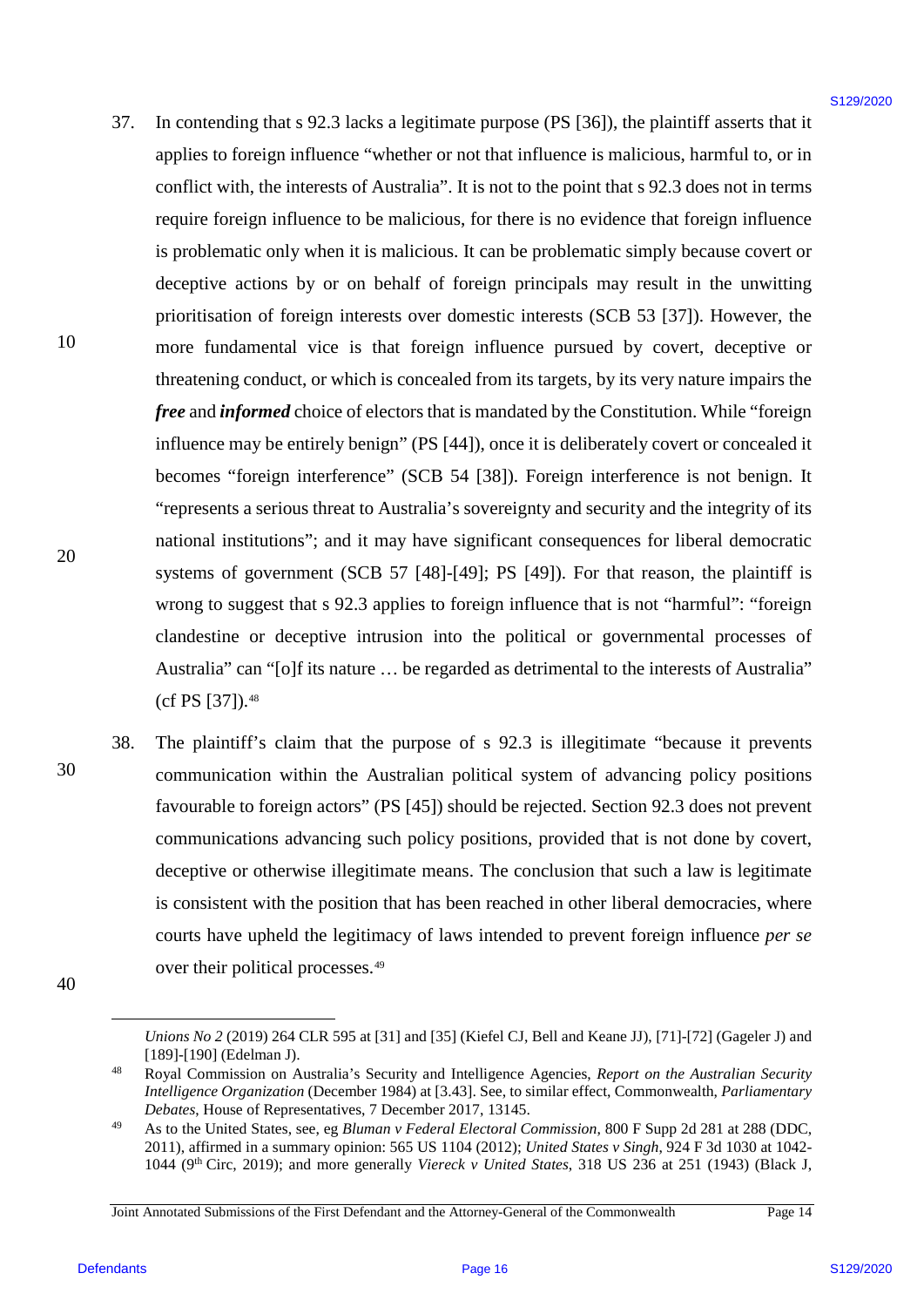### *(d) Reasonably appropriate and adapted* Reasonably appropriate and adapted  $(d)$

- 39. *Suitability***.** Section 92.3 is suitable to the purpose of reducing the risk of foreign Suitability. Section 92.3 is suitable to the purpose of reducing the risk of foreign interference in Australian governmental and political processes, as it "exhibits a rational interference in Australian governmental and political processes, as it "exhibits a rational connection to its purpose".<sup>[50](#page-16-0)</sup> Like any criminal offence provision, by criminalising particular conduct, s 92.3 reduces the likelihood that people will engage in that conduct. particular conduct, <sup>s</sup> 92.3 reduces the likelihood that people will engage in that conduct. The plaintiff's submissions that s 92.3 is not "suitable" (PS [50]-[52]), which are directed towards whether it "overreaches" its purpose, attribute to the "suitability" inquiry a role towards whether it "overreaches" its purpose, attribute to the "suitability" inquiry a role that finds no support in the judgments of this Court.<sup>[51](#page-16-1)</sup> Accordingly, even if any of the deficiencies alleged by the plaintiff could be made good (which is denied), that would deficiencies alleged by the plaintiff could be made good (which is denied), that would not demonstrate that s 92.3 is not suitable, because those deficiencies would not sever not demonstrate that <sup>s</sup> 92.3 is not suitable, because those deficiencies would not sever the rational connection between that section and its purpose.<sup>[52](#page-16-2)</sup> 39.
- 40. *Necessity.* Section 92.3 is necessary, in the sense that there is no "obvious and compelling Necessity. Section 92.3 is necessary, in the sense that there is no "obvious and compelling alternative which is equally practicable and available and would result in a significantly alternative which is equally practicable and available and would result in <sup>a</sup> significantly lesser burden on the implied freedom" (cf PS [[53](#page-16-3)]-[54]).<sup>53</sup> In *McCloy*, the plurality emphasised that the necessity inquiry must be appropriately confined so as to preserve emphasised that the necessity inquiry must be appropriately confined so as to preserve "the role of the legislature to select the means by which a legitimate statutory purpose "the role of the legislature to select the means by which <sup>a</sup> legitimate statutory purpose may be achieved", and to ensure that courts do not "exceed their constitutional may be achieved", and to ensure that courts do not "exceed their constitutional competence by substituting their own legislative judgments for those of parliaments[".](#page-16-4)<sup>54</sup> Thus, the necessity inquiry should not be answered adversely to validity merely because Thus, the necessity inquiry should not be answered adversely to validity merely because the plaintiff is able to hypothesise alternative measures which may be less restrictive of the plaintiff is able to hypothesise alternative measures which may be less restrictive of the freedom. Instead, in order to demonstrate that s 92.3 is not "necessary", the plaintiff the freedom. Instead, in order to demonstrate that <sup>s</sup> 92.3 is not "necessary", the plaintiff must demonstrate that: alternative measures are "obvious" and available; they entail a must demonstrate that: alternative measures are "obvious" and available; they entail <sup>a</sup> significantly lesser burden on the freedom; and they are equally capable of fulfilling the legislative purpose ("quantitatively, qualitatively, and probability-wise"<sup>[55](#page-16-5)</sup>). (d) Rotasmably oppropriate and adopted<br>
39. Nationality, Newton 9.22, is satisfied to the purpose of variating the risk of Bertal information<br>
interference in Australian generalization and political processes, as it "esta 40.

<span id="page-16-1"></span><span id="page-16-0"></span>40 40

<u>.</u>

30 30

10 10

20 20

<span id="page-16-3"></span><sup>53</sup> *Banerji* (2019) 93 ALJR 900 at [35] (Kiefel CJ, Bell, Keane and Nettle JJ). 53

Joint Annotated Submissions of the First Defendant and the Attorney-General of the Commonwealth Page 15 Joint Annotated Submissions of the First Defendant and the Attorney-General ofthe Commonwealth Page 15

dissenting, with whom Douglas J concurred). As to Canada, see *Harper v Canada (A.G.)* (2001) ABQB 558 dissenting, with whom Douglas <sup>J</sup> concurred). As to Canada, see Harper v Canada (A.G.) (2001) ABQB 558 at [25], [118] and [187]-[189]; the relevant provisions were not considered by the Supreme Court on appeal at [25], [118] and [187]-[189]; the relevant provisions were not considered by the Supreme Court on appeal in [2004] 1 SCR 827.

<sup>50</sup> *Comcare v Banerji* (2019) 93 ALJR 900 at [33] (Kiefel CJ, Bell, Keane and Nettle JJ); see also *McCloy* Comcare v Banerji (2019) 93 ALJR 900 at [33] (Kiefel CJ, Bell, Keane and Nettle JJ); see also McCloy (2015) 257 CLR 178 at [80] (French CJ, Kiefel, Bell and Keane JJ). (2015) 257 CLR 178 at [80] (French CJ, Kiefel, Bell and Keane JJ). 50

<sup>51</sup> See, eg,  $McCloy$  (2015) 257 CLR 178 at [54]-[56] and [80] (French CJ, Kiefel, Bell and Keane JJ), discussing in part *Unions No 1* (2013) 252 CLR 530; *Clubb* (2019) 93 ALJR 448 at [84] and [124] (Kiefel CJ, Bell and in part Unions No I (2013) 252 CLR 530; Clubb (2019) 93 ALJR 448 at [84] and [124] (Kiefel CJ, Bell and Sl Keane JJ), [276] and [313]-[315] (Nettle J) and [472]-[473] (Edelman J).

<span id="page-16-2"></span>Keane JJ), [276] and [313]-[315] (Nettle J) and [472]-[473] (Edelman J).<br><sup>52</sup> *McCloy* (2015) 257 CLR 178 at [56] (French CJ, Kiefel, Bell and Keane JJ). 52

<span id="page-16-4"></span><sup>&</sup>lt;sup>54</sup> *McCloy* (2015) 247 CLR 178 at [58] and [82] (French CJ, Kiefel, Bell and Keane JJ).<br><sup>55</sup> *Tajjour* (2014) 254 CLR 508 at [114] (Crennan, Kiefel and Bell JJ). 54

<span id="page-16-5"></span><sup>55</sup> Tajjour (2014) 254 CLR 508 at [114] (Crennan, Kiefel and Bell JJ).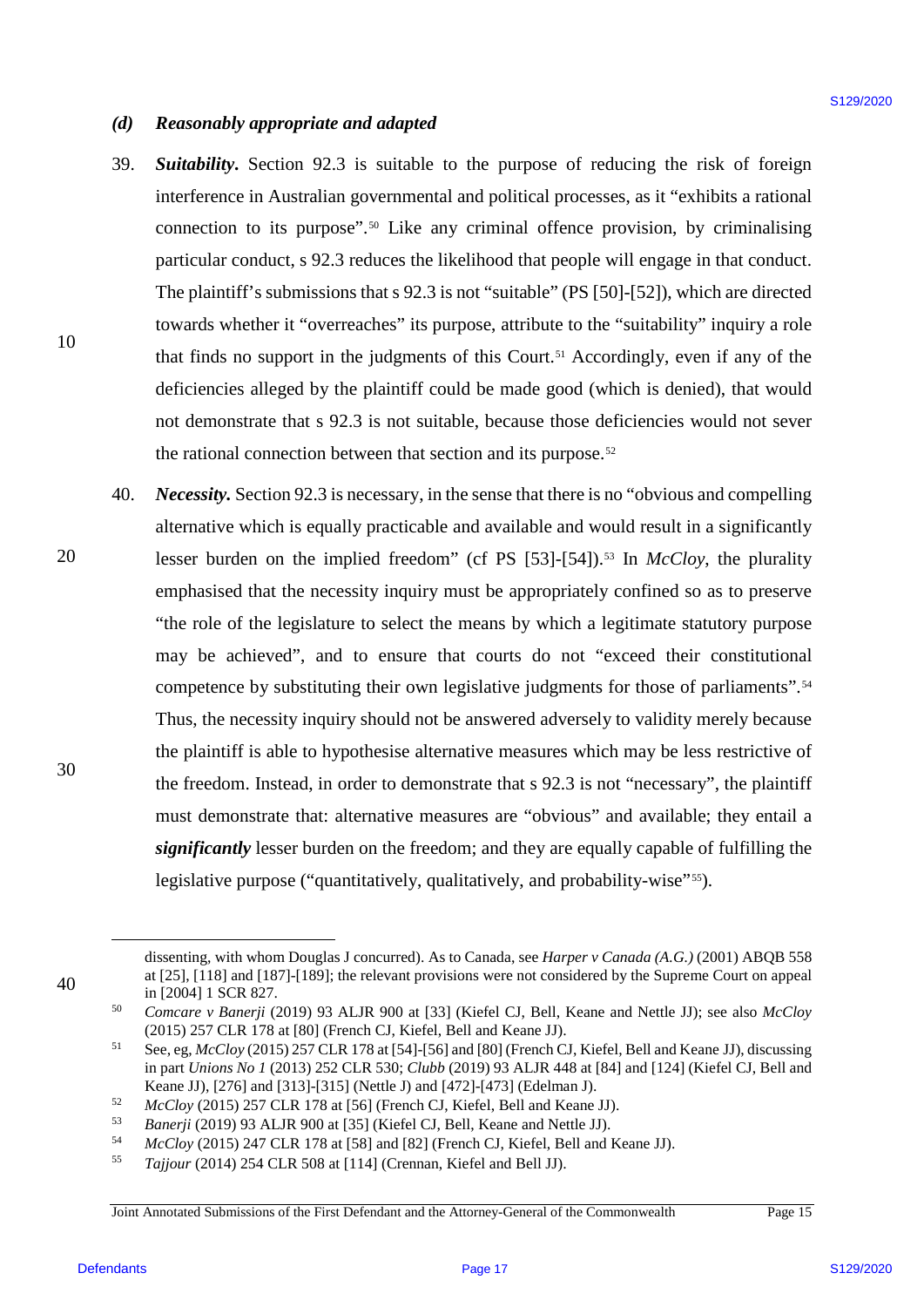- 41. The alternatives put forward by the plaintiff (PS [53]) fall far short of these requirements. The alternatives put forward by the plaintiff (PS [53]) fall far short ofthese requirements. *First*, the plaintiff fails to explain how each of his purported alternatives are obvious and First, the plaintiff fails to explain how each of his purported alternatives are obvious and available, those alternatives seemingly not having been selected by any other available, those alternatives seemingly not having been selected by any other legislature.<sup>[56](#page-17-0)</sup> 41.
- 42. *Secondly*, and more significantly, the plaintiff fails to explain how each purported Secondly, and more significantly, the plaintiff fails to explain how each purported alternative is equally capable of fulfilling the legislative purpose *to the same extent*, alternative is equally capable of fulfilling the legislative purpose to the same extent,given that each applies to a narrower subset of conduct than that proscribed by s 92.3(1) given that each applies to a narrower subset of conduct than that proscribed by <sup>s</sup> 92.3(1) and (2), and there are good reasons to think that such a narrowing would render the purported alternatives less effective in achieving the statutory purpose. For example, to purported alternatives less effective in achieving the statutory purpose. For example, to replace the fault element of "recklessness" with "malicious intent" would substantially replace the fault element of "recklessness" with "malicious intent" would substantially narrow the provision, yet (as noted above) there is no evidence that the only foreign narrow the provision, yet (as noted above) there is no evidence that the only foreign interference that may harm Australia's interests is that undertaken with "malicious interference that may harm Australia's interests is that undertaken with "malicious intent". Indeed, Parliament evidently did not consider it sufficient to criminalise only intent". Indeed, Parliament evidently did not consider it sufficient to criminalise only intentional interference (let alone only malicious interference), as the juxtaposition of intentional interference (let alone only malicious interference), as the juxtaposition of ss 92.2(1)-(2) and 92.3(1)-(2) makes plain. Similarly, limiting the reach of the provisions ss 92.2(1)-(2) and 92.3(1)-(2) makes plain. Similarly, limiting the reach of the provisions to conduct involving "unconscionable or dishonest means" or "undue influence" would to conduct involving "unconscionable or dishonest means" or "undue influence" would remove from their reach at least some conduct which "involves deception", threats of "serious harm" and "demand[s] with menaces" (s 92.3(d)(i)-(iii)). Yet those qualities were carefully selected,<sup>[57](#page-17-1)</sup> and are entirely consistent with ASIO's assessment as to what constitutes foreign interference (SCB 54 [38]). Finally, the plaintiff's alternatives leave constitutes foreign interference (SCB 54 [38]). Finally, the plaintiff's alternatives leave entirely out of account the operation of  $s$  92.3(2), which seeks to ensure that potential Australian targets are not subject to influences they are unaware are foreign, whatever Australian targets are not subject to influences they are unaware are foreign, whatever the other characteristics of that foreign influence. For all of those reasons, the plaintiff's "alternatives" would mean that "the impugned provisions would cease to operate as a "alternatives" would mean that "the impugned provisions would cease to operate as a deterrent against a significant potential source"<sup>[58](#page-17-2)</sup> of foreign interference, meaning they cannot constitute an obvious and compelling alternative to s 92.3. They cannot be cannot constitute an obvious and compelling alternative to <sup>s</sup> 92.3. They cannot be considered a "true alternative for the purposes of the analysis".<sup>[59](#page-17-3)</sup> 41. The alternains grad forward by the plaintif (185 [33]) fail far short of these requirements.<br> *Prop.* the plaintif finite to replain how each of this purposed inferrally seen and the magnetic interest in evolvies and<br> 42.
- 10 10

20 20

<span id="page-17-0"></span>40 40

43. *Adequacy in its balance.* Finally, s 92.3 is adequate in its balance, because "the benefit Adequacy in its balance. Finally, <sup>s</sup> 92.3 is adequate in its balance, because "the benefit 43.

 <sup>56</sup> See *Unions No 2* (2019) 264 CLR 595 at [42] (Kiefel CJ, Bell and Keane JJ) and the cases cited therein; see See Unions No 2 (2019) 264 CLR 595 at [42] (Kiefel CJ, Bell and Keane JJ) andthe cases cited therein; see 56 also Monis (2013) 249 CLR 92 at [347] (Crennan, Kiefel and Bell JJ).

<span id="page-17-2"></span><sup>57</sup> Revised Explanatory Memorandum, EFI Bill at 205-206 [926]-[93 1].

<span id="page-17-1"></span>also *Monis* (2013) 249 CLR 92 at [347] (Crennan, Kiefel and Bell JJ).<br>
Revised Explanatory Memorandum, EFI Bill at 205-206 [926]-[931].<br> *Banerji* (2019) 93 ALJR 900 at [36] (Kiefel CJ, Bell, Keane and Nettle JJ). 58

<span id="page-17-3"></span><sup>59</sup> *McCloy* (2015) 257 CLR 178 at [361] (Gordon J); see also *Tajjour* (2014) 254 CLR 508 at [89]-[90] McCloy (2015) 257 CLR 178 at [361] (Gordon J); see also Tajjour (2014) 254 CLR 508 at [89]-[90] (Hayne J) and [113]-[115] (Crennan, Kiefel and Bell JJ). (Hayne J) and [113]-[115] (Crennan, Kiefel and Bell JJ). 59

Joint Annotated Submissions of the First Defendant and the Attorney-General of the Commonwealth Page 16 Joint Annotated Submissions of the First Defendant and the Attorney-General ofthe Commonwealth Page <sup>16</sup>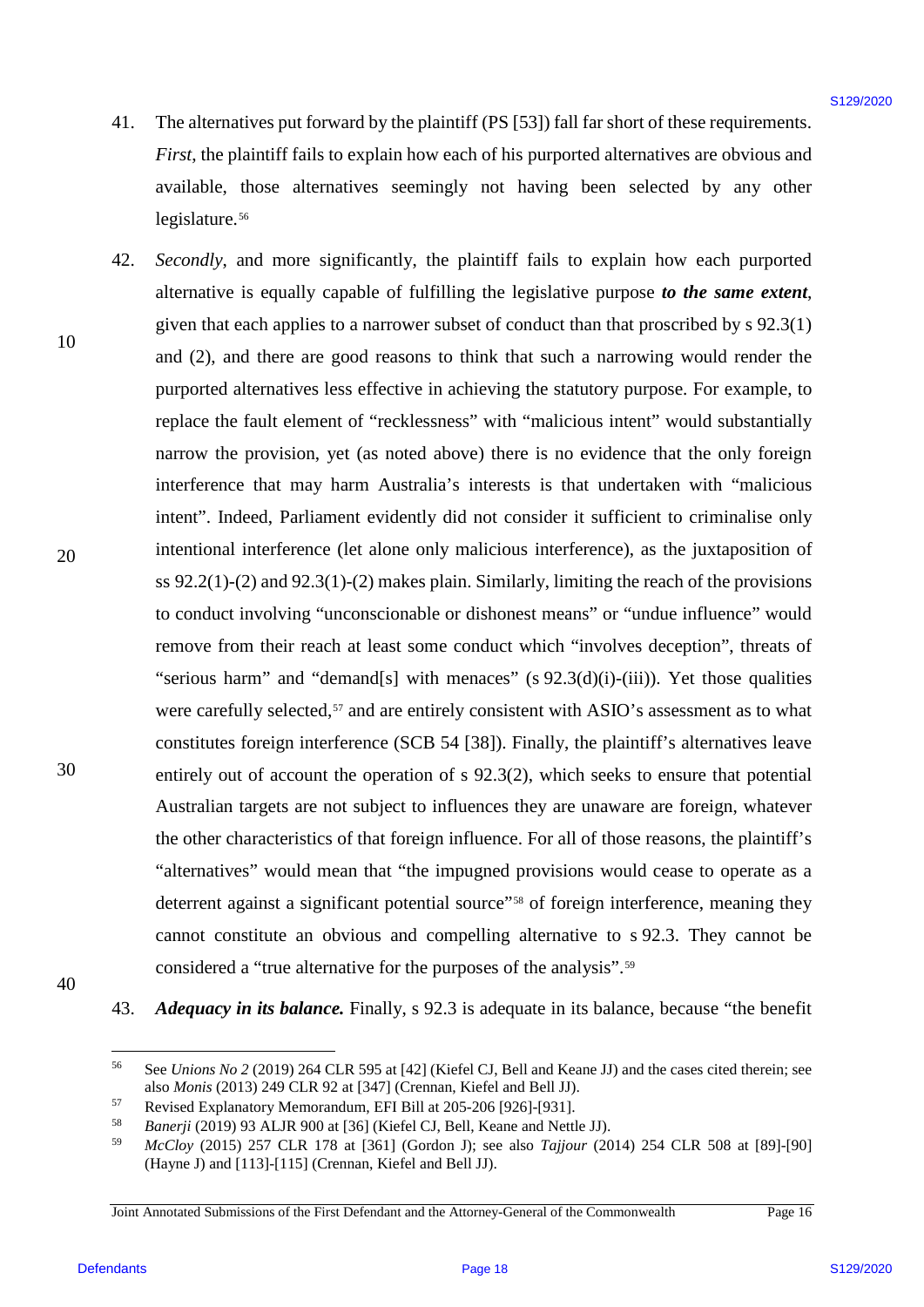sought to be achieved … is [not] manifestly outweighed by its adverse effect on the sought to be achieved ... is [not] manifestly outweighed by its adverse effect on the implied freedom" (cf PS [55]). [60](#page-18-0) That is so because foreign interference poses a serious implied freedom" (cf PS [55]).® That is so because foreign interference poses <sup>a</sup> serious threat to Australia's political or governmental processes, and in addressing that threat threat to Australia's political or governmental processes, and in addressing that threat s 92.3 places (at most) a limited burden on political communication. Contrary to PS [56], <sup>s</sup> 92.3 places (at most) <sup>a</sup> limited burden on political communication. Contrary to PS [56], the Commonwealth does not submit that "a person need only become registered under the Commonwealth does not submit that "a person need only become registered under the FITSA" to avoid the impugned provisions, though registration under that Act would the FITSA" to avoid the impugned provisions, though registration under that Act would be one way of removing the element of non-disclosure for the purposes of s 92.3(2). In be one way of removing the element of non-disclosure for the purposes of <sup>s</sup> 92.3(2). In fact, avoiding the provisions is much simpler: in respect of s 92.3(1), it can be done fact, avoiding the provisions is much simpler: in respect of <sup>s</sup> 92.3(1), it can be done (relevantly) by acting in a manner that is open; in respect of s 92.3(2), it can be done (relevantly) by acting in <sup>a</sup> manner that is open; in respect of <sup>s</sup> 92.3(2), it can be done merely by disclosing to any target that a person is acting on behalf of a foreign principal. merely by disclosing to any target that <sup>a</sup> person is acting on behalf of <sup>a</sup> foreign principal. If those things are done, then s 92.3 does not burden the mode or content of political If those things are done, then <sup>s</sup> 92.3 does not burden the mode or content of political communication at all. In those circumstances, there is no excess or disproportion in the communication at all. In those circumstances, there is no excess or disproportion in the balance struck by the provisions, let alone manifest excess or gross disproportion.<sup>[61](#page-18-1)</sup> single to be actioned ... is [nn] manifestly nationgled by its advanta effect on the<br>tripled by the action (cell SS). That is allowed by the distribution of the<br>page 11 stressor (cell in the stressor of the stressor of th

20 20 44. *Severance.* If, contrary to the submissions above, the Court were to find s 92.3(1)-(2) Severance. If, contrary to the submissions above, the Court were to find <sup>s</sup> 92.3(1)-(2) invalid in some of their operations, any limb of s 92.3(1)(b)-(d) or 92.3(2)(b)-(d) could invalid in some of their operations, any limb of <sup>s</sup> 92.3(1)(b)-(d) or 92.3(2)(b)-(d) could be severed. The operation of the remaining parts of the provisions would remain be severed. The operation of the remaining parts of the provisions would remain unchanged, and their combinatorial structure means that there would be no difficulty in unchanged, and their combinatorial structure means that there would be no difficulty in selecting the appropriate method of severance.<sup>[62](#page-18-2)</sup> 44,

# **C. Relief (Question 5)** Relief (Question 5)

- 30 30 45. *Answers sought by the Commonwealth.* The questions at SCB 59-60 [59] should be Answers sought by the Commonwealth. The questions at SCB 59-60 [59] should be answered: as to Questions  $1(a)-(d)$  and  $2-4$ : "No"; as to Question 5, "Unnecessary to answer"; and as to Question 6: "The plaintiff". answer'; and as to Question 6: "The plaintiff'. 45.
	- 46. **Certiorari.** If the Court were to answer any of Questions  $1(a)$ -(d) to the effect that any of the Warrants is *wholly* invalid, certiorari should issue to quash that Warrant (PS [58]).<sup>[63](#page-18-3)</sup> Further, if the First Search Warrant is *wholly* invalid, certiorari should also issue to quash the First and Second s 3LA Orders (PS [58]). the First and Second <sup>s</sup> 3LA Orders (PS [58]). 46.
- <span id="page-18-0"></span>40 40

Banerji (2019) 93 ALJR 900 at [38] (Kiefel CJ, Bell, Keane and Nettle JJ); see also *Clubb* (2019) 93 ALJR 448 at [69]-[70], [102] and [128] (Kiefel CJ, Bell and Keane JJ), [270]-[275] (Nettle J) and [495]-[497] 448 at [69]-[70], [102] and [128] (Kiefel CJ, Bell and Keane JJ), [270]-[275] (Nettle J) and [495]-[497] (Edelman J). (Edelman J). 60

<span id="page-18-1"></span><sup>61</sup> See, eg, *Clubb* (2019) 93 ALJR 448 at [69]-[70], [102] and [128] (Kiefel CJ, Bell and Keane JJ), [270]- See, eg, Clubb (2019) 93 ALJR 448 at [69]-[70], [102] and [128] (Kiefel CJ, Bell and Keane JJ), [270]- [272], [292]-[293] and [324] (Nettle J) and [495]-[501] (Edelman J). 61

<span id="page-18-2"></span><sup>62</sup> *Spence v Queensland* (2019) 93 ALJR 643 at [87] (Kiefel CJ, Bell, Gageler and Keane JJ); see also *Acts*  Spence v Queensland (2019) 93 ALJR 643 at [87] (Kiefel CJ, Bell, Gageler and Keane JJ); see also Acts *Interpretation Act 1901* (Cth), s 15A. 62

<span id="page-18-3"></span><sup>63</sup> See, eg, *Smethurst* (2020) 94 ALJR 502 at [45] (Kiefel CJ, Bell and Keane JJ). See, eg, Smethurst (2020) 94 ALJR 502 at [45] (Kiefel CJ, Bell and Keane JJ). 63

Joint Annotated Submissions of the First Defendant and the Attorney-General of the Commonwealth Page 17 Joint Annotated Submissions of the First Defendant and the Attorney-General ofthe Commonwealth Page 17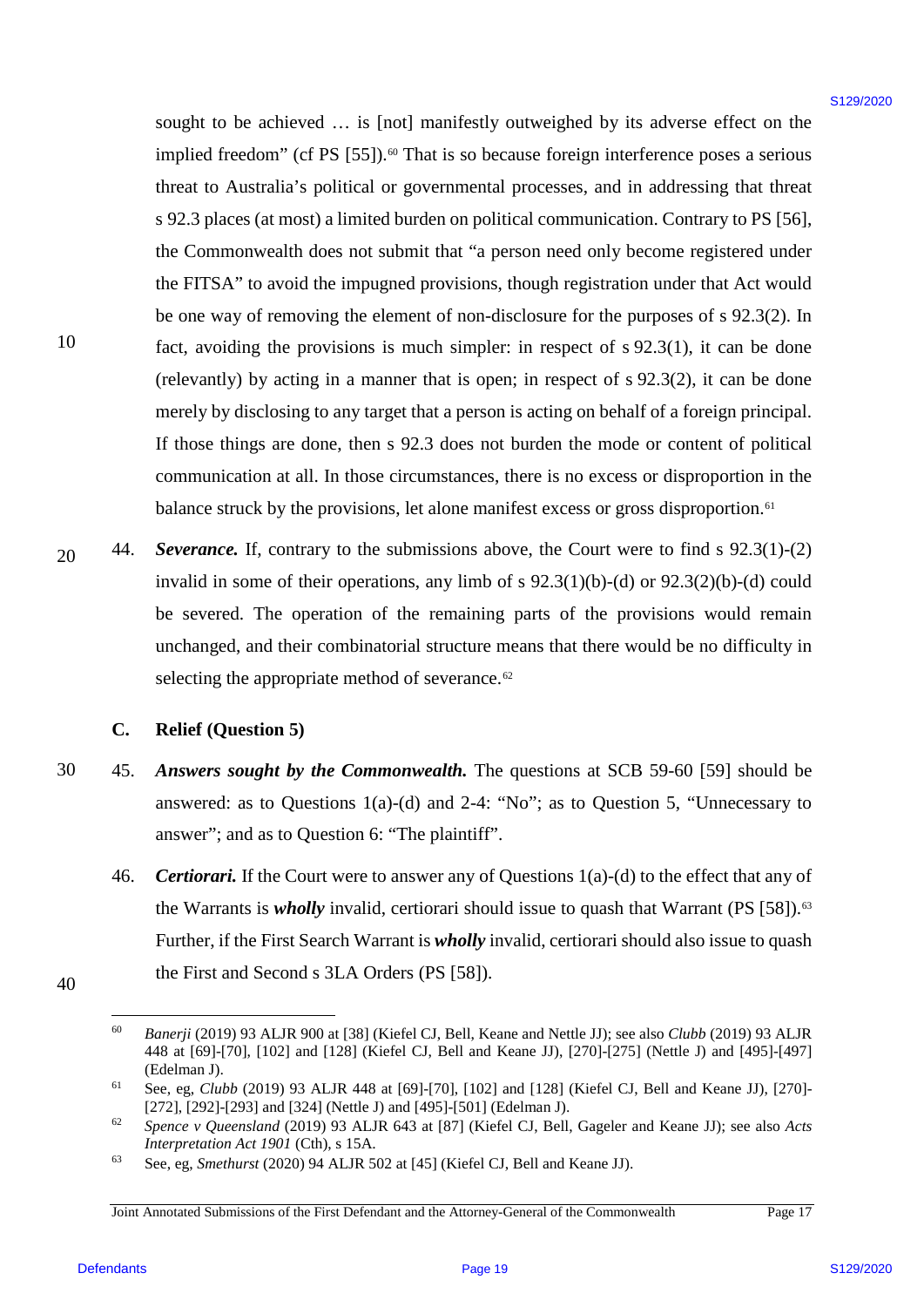- <span id="page-19-0"></span>47. *Declaratory relief.* If the Court were to answer "no" to Questions 1(a) and (b), but "yes" to Question 1(c)-(d), 3 or 4, the Court should grant the declaratory relief sought by the to Question 1(c)-(d), <sup>3</sup> or 4, the Court should grant the declaratory relief sought by the plaintiff (PS [59]). However, if the Court were to answer "yes" to Questions 1(a) or (b), and therefore to quash the Warrants for non-constitutional reasons, it should not proceed and therefore to quash the Warrants for non-constitutional reasons, it should not proceed to answer Questions  $1(c)-(d)$ , 3 or 4. To do so would require the Court to adjudicate on an abstract question of constitutional validity, in aid of which no declaration could issue.<sup>[64](#page-19-1)</sup> Contrary to PS [59], the plaintiff's only interest in the validity of the provisions is as a Contrary to PS [59], the plaintiff's only interest in the validity of the provisions is as <sup>a</sup> basis for the invalidity of the Warrants. Smethurst is indistinguishable. If the Warrants are invalid for non-constitutional reasons then, as explained by the plurality in *Smethurst*  are invalid for non-constitutional reasons then, as explained by the plurality in Smethurst (with whom Gordon J relevantly agreed), "[u]nless and until" the plaintiff is charged (with whom Gordon <sup>J</sup> relevantly agreed), "[u]nless and until" the plaintiff is charged under the provisions, he has "no more interest than anyone else in clarifying what the law under the provisions, he has "no more interest than anyone else in clarifying what the law is".<sup>[65](#page-19-2)</sup> That statement was not confined to circumstances in which the underlying offence provisions had been repealed, and there would be no principled reason to confine it in provisions had been repealed, and there would be no principled reason to confine it in that way. Nor does *Brown* assist the plaintiff: the passage on which he relies clarified that standing was not lost in circumstances where charges were withdrawn *after* proceedings standing was not lost in circumstances where charges were withdrawn after proceedings had been commenced, and drew attention to the plaintiffs' independent basis for standing, being their intention to engage in conduct proscribed by the impugned Act.<sup>[66](#page-19-3)</sup> Neither factor is relevant here. factor is relevant here. 47. Declarationy relief; If the Court were to answer "no" to Questions 1(a) and (b), but "yes"<br>
to Question 1(c)(30), 3 or 4, 4) Contrabod grants de declaratory relief structure<br>plannif (18) [39]. However, if the Court we 47.
	- 48. *Injunction*. Even if the Warrants are wholly invalid and are quashed, the Court should decline to grant the mandatory injunction sought by the plaintiff (cf PS [60]). The basis decline to grant the mandatory injunction sought by the plaintiff (cf PS [60]). The basis upon which he relies for his injunction (PS [60]) did not command the support of a upon which he relies for his injunction (PS [60]) did not command the support of <sup>a</sup> majority of the Court in *Smethurst*. Only Gageler and Gordon JJ held that s 75(v) would majority of the Court in Smethurst. Only Gageler and Gordon JJ held that <sup>s</sup> 75(v) would *itself* support the issue of an injunction there sought (PS [60]). No other member of the Court accepted the proposition that s 75(v) had a substantive operation of this kind, Court accepted the proposition that <sup>s</sup> 75(v) had a substantive operation of this kind, distinct from the equitable jurisdiction to grant injunctive relief. $67$  As for that equitable jurisdiction, while there would be power to order return of the plaintiff's own property, jurisdiction, while there would be power to order return of the plaintiff's own property, 48.

10 10

20 20

<span id="page-19-2"></span><span id="page-19-1"></span><sup>40</sup> 40

 $\frac{64}{100}$  As to the former proposition, see *Knight v Victoria* (2017) 261 CLR 306 at [32] (the Court). As to the latter, see, eg, *Ainsworth v Criminal Justice Commission* (1992) 175 CLR 564 at 582 (Mason CJ, Dawson, Toohey see, eg, Ainsworth v Criminal Justice Commission (1992) 175 CLR 564 at 582 (Mason CJ, Dawson, Toohey and Gaudron JJ); *Plaintiff M61/2010E v The Commonwealth* (2010) 243 CLR 319 at [103] (the Court). 64

<sup>65</sup> *Smethurst* (2020) 94 ALJR 502 at [106], see also [105] and [107] (Kiefel CJ, Bell and Keane JJ; Gordon J Smethurst (2020) 94 ALJR 502 at [106], see also [105] and [107] (Kiefel CJ, Bell and Keane JJ; Gordon <sup>J</sup> agreeing at [198]); see also *Kuczborski v Queensland* (2014) 254 CLR 51 at [175]-[182] (Crennan, Kiefel, 65 Gageler and Keane JJ).

<span id="page-19-3"></span>Gageler and Keane JJ).<br><sup>66</sup> *Brown* (2017) 261 CLR 328 at [17] (Kiefel CJ, Bell and Keane JJ). 66

<span id="page-19-4"></span> $^{67}$  Smethurst (2020) 94 ALJR 502 at [95]-[98] (Kiefel CJ, Bell and Keane JJ), [144]-[146] (Nettle J) and [229]-[233] (Edelman J). [233] (Edelman J). 67

Joint Annotated Submissions of the First Defendant and the Attorney-General of the Commonwealth Page 18 Joint Annotated Submissions of the First Defendant and the Attorney-General ofthe Commonwealth Page 18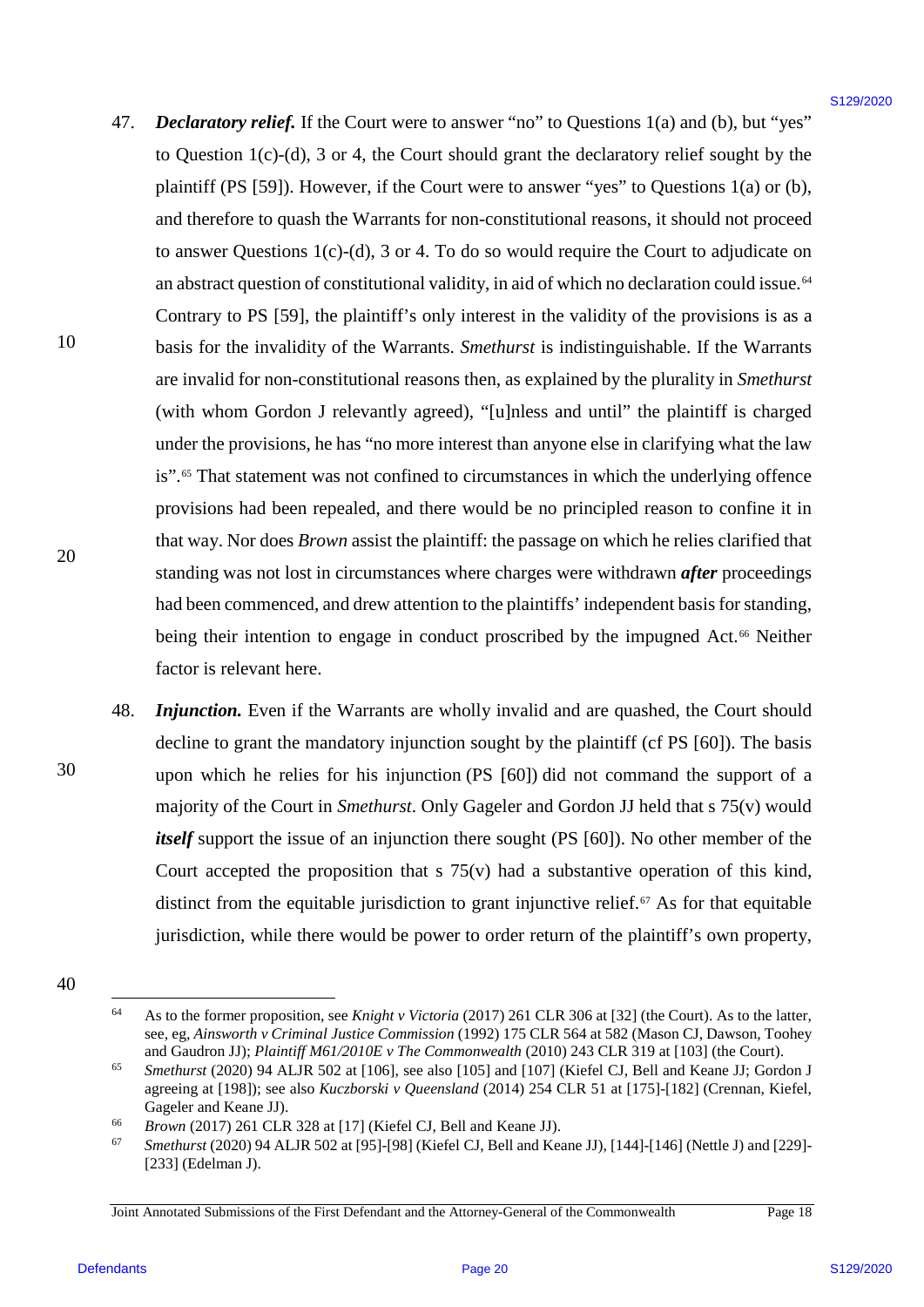there would be no basis for its exercise in respect of copied data in which the plaintiff there would be no basis for its exercise in respect of copied data in which the plaintiff has no proprietary rights: neither the special case nor the plaintiff's submissions provide has no proprietary rights: neither the special case nor the plaintiff's submissions provide any basis for a factual finding that he is suffering the "extreme" or "very serious" ongoing any basis for a factual finding that he is suffering the "extreme" or "very serious" ongoing damage necessary to enliven a power to remedy the consequences of a past tort.<sup>[68](#page-20-0)</sup>

- 49. In any event, discretionary factors especially "[t]he public interest in both the In any event, discretionary factors especially "[t]he public interest in both the investigation and prosecution of crime" — weigh heavily against the issue of an investigation and prosecution of crime" — weigh heavily against the issue of an injunction.<sup>[69](#page-20-1)</sup> As explained by the plurality in *Smethurst*, "[i]t has long been accepted that the courts will refuse to exercise their discretion to grant equitable relief when to do so the courts will refuse to exercise their discretion to grant equitable relief when to do so would prevent the disclosure of criminality which it would, in all the circumstances, be would prevent the disclosure of criminality which it would, in all the circumstances, be in the public interest to reveal".<sup>[70](#page-20-2)</sup> That is especially so where any unlawful conduct was inadvertent, and the material in question is potentially important to the investigation and inadvertent, and the material in question is potentially important to the investigation and proof of serious offences (SCB 51-53 [26], [29], [31]-[32], [35]-[36]).[71](#page-20-3) In such proof of serious offences (SCB 51-53 [26], [29], [31]-[32], [35]-[36])."1 In such circumstances, the preferable and orthodox course is to decline to order the return of the circumstances, the preferable and orthodox course is to decline to order the return of the seized material, and to leave the question of admissibility of such material to the trial seized material, and to leave the question of admissibility of such material to the trial judge in any future criminal prosecution. That course also accommodates the rationale of judge in any future criminal prosecution. That course also accommodates the rationale of s 138 of the *Evidence Act 1995* (Cth), which requires a balancing of competing public interests, rather than giving decisive weight to the fact that particular material was interests, rather than giving decisive weight to the fact that particular material was unlawfully obtained. unlawfully obtained. there would be no basis for its searches in respect of cognish dia in which the plaininf?<br>
has no propries control in the searches the scalifier of the pediation of the searches provides a power to reached the searches pr 49.
	- 50. The public interest in the investigation and prosecution of crime has particular The public interest in the investigation and prosecution of crime has particular significance in circumstances where the plaintiff did not commence proceedings until significance in circumstances where the plaintiff did not commence proceedings until approximately five weeks after the First and Second Search Warrants were executed approximately five weeks after the First and Second Search Warrants were executed (during which time he was aware that the AFP was accessing and using the material (during which time he was aware that the AFP was accessing and using the material seized under those warrants: SCB 88, 90, 95), and where he elected not to seek seized under those warrants: SCB 88, 90, 95), and where he elected not to seek interlocutory relief despite being informed (both before and after proceedings were interlocutory relief despite being informed (both before and after proceedings were commenced) that the Commissioner would not give an undertaking not to use the seized commenced) that the Commissioner would not give an undertaking not to use the seized material (SCB 53 [34]). Indeed, the plaintiff was expressly told that, unless restrained material (SCB 53 [34]). Indeed, the plaintiff was expressly told that, unless restrained from doing so, the AFP intended to continue to process, consider and take investigative from doing so, the AFP intended to continue to process, consider and take investigative 50.

<span id="page-20-0"></span>40 40

 <sup>68</sup> See, eg, *Patrick Stevedores Operations No 2 Pty Ltd v Maritime Union of Australia* (1998) 195 CLR 1 at See, eg, Patrick Stevedores Operations No 2 Pty Ltd v Maritime Union of Australia (1998) <sup>195</sup> CLR | at [33] (Brennan CJ, McHugh, Gummow, Kirby and Hayne JJ), discussed in *Smethurst* (2020) 94 ALJR 502 [33] (Brennan CJ, McHugh, Gummow, Kirby and Hayne JJ), discussed in Smethurst (2020) 94 ALJR 502 at [71]-[72] (Kiefel CJ, Bell and Keane JJ), [156] (Nettle J) and [251] (Edelman J). 68

<sup>&</sup>lt;sup>69</sup> *Smethurst* (2020) 94 ALJR 502 at [104] (Kiefel CJ, Bell and Keane JJ), see also [160] (Nettle J). 69

<span id="page-20-2"></span><span id="page-20-1"></span><sup>&</sup>lt;sup>70</sup> Smethurst (2020) 94 ALJR 502 at [99], also at [102] (Kiefel CJ, Bell and Keane JJ) and [160] (Nettle J); see also Puglisi v Australian Fisheries Management Authority (1997) 148 ALR 393 at 405 (Hill J). 70

<span id="page-20-3"></span><sup>71</sup> *Caratti v Commissioner of the Australian Federal Police* [2016] FCA 1132 at [469] (Wigney J); *Caratti* Caratti v Commissioner of the Australian Federal Police [2016] FCA 1132 at [469] (Wigney J); Caratti (2017) 257 FCR 166 at [158]-[163] (the Court). (2017) 257 FCR 166 at [158]-[163] (the Court). 71

Joint Annotated Submissions of the First Defendant and the Attorney-General of the Commonwealth Page 19 Joint Annotated Submissions of the First Defendant and the Attorney-General ofthe Commonwealth Page 19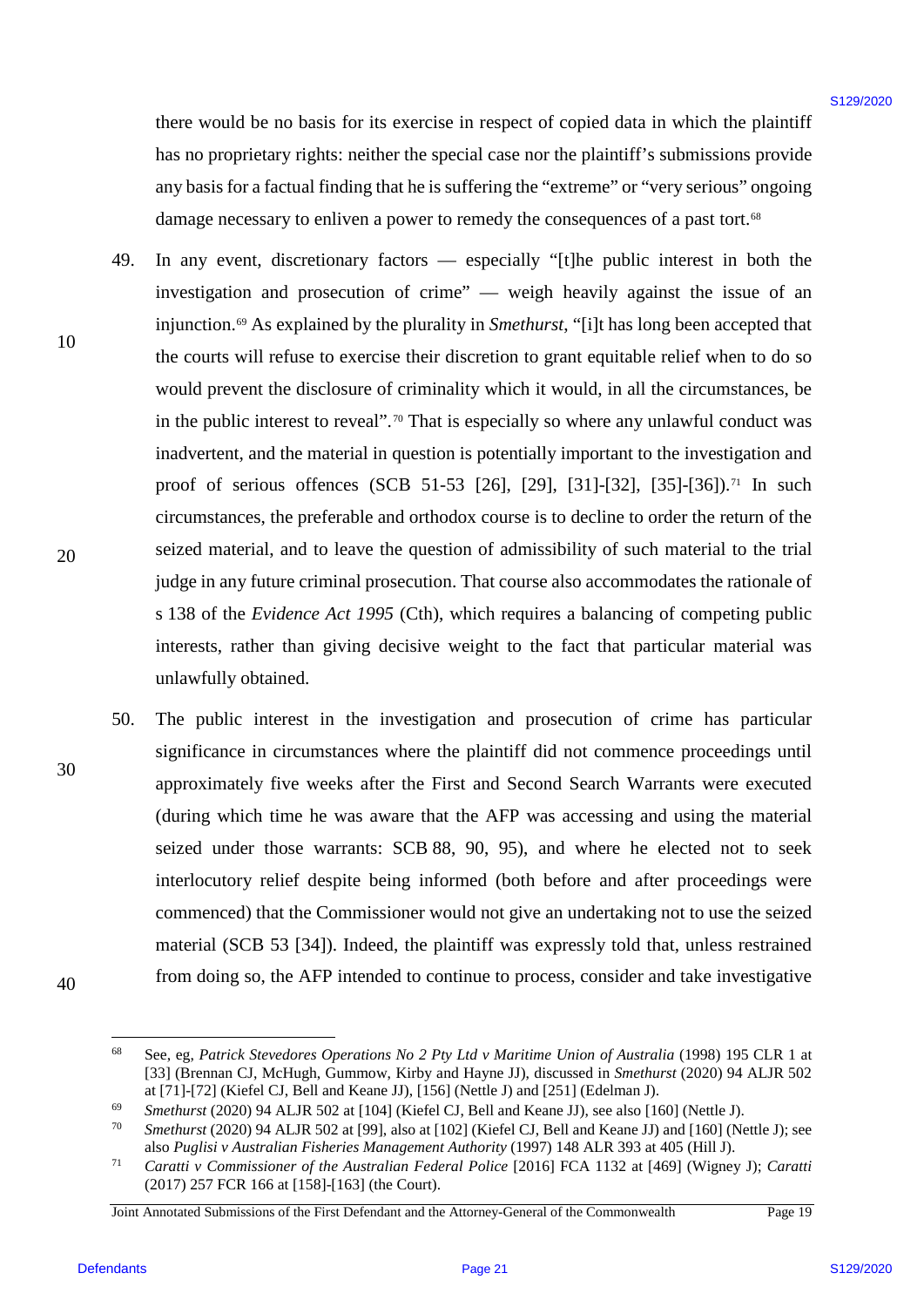steps in respect of the seized material, in part due to "the prospect that delay may steps in respect of the seized material, in part due to "the prospect that delay may prejudice the ongoing investigation into your client" (SCB 95; see also SCB 53 [34]). As prejudice the ongoing investigation into your client" (SCB 95; see also SCB 53 [34]). As Kirby J recognised in granting an interlocutory injunction to prevent access to seized Kirby <sup>J</sup> recognised in granting an interlocutory injunction to prevent access to seized documents pending an application for special leave, in the absence of such an injunction, documents pending an application for special leave, in the absence of such an injunction, "[i]t would be impossible for the officers of the Commonwealth ... to put out of their minds information which then came to their notice. In particular, it would be impossible minds information which then came to their notice. In particular, it would be impossible for them to ignore leads for inquiry and investigation which might then be raised."<sup>[72](#page-21-0)</sup> The plaintiff's conduct has given rise to that very situation. In the absence of an injunction, plaintiff's conduct has given rise to that very situation. In the absence of an injunction, the duty of the AFP was to progress its criminal investigations in the public interest. The the duty of the AFP was to progress its criminal investigations in the public interest. The plaintiff allowed that to occur, when he could have sought to prevent it, in which case plaintiff allowed that to occur, when he could have sought to prevent it, in which case the Court would have determined the appropriate balance of competing interests. That the Court would have determined the appropriate balance of competing interests. That not having occurred, if the injunction the plaintiff now seeks were to be granted, it would require the AFP to attempt to unscramble the components of ongoing investigations into serious offences committed by the plaintiff and other persons, to the possible prejudice serious offences committed by the plaintiff and other persons, to the possible prejudice of those investigations (SCB 52 [31], [33]). That is a strong discretionary reason to refuse such relief, particularly in circumstances where the plaintiff can protect his legitimate interests by reliance on s 138 of the *Evidence Act*, if that be necessary in the future. interests by reliance on <sup>s</sup> <sup>138</sup> of the Evidence Act, ifthat be necessary in the future. staps in respect of the seized material in put that to "the prospect that delay may produce the equipper but the product there is GCP S5 series of 85 CP S121. A documentation in the series of 820.5 CP S129/2020 S129/2020

# **PART VII: ESTIMATE OF TIME FOR ORAL ARGUMENT** PART VI: ESTIMATE OF TIME FOR ORAL ARGUMENT

51. Up to 3 hours will be required to present the oral argument of the first defendant and the 51. Up to <sup>3</sup> hours will be required to present the oral argument of the first defendant and the Attorney-General of the Commonwealth.

**Dated:** 9 December 2020 Dated: 9 December 2020

**\_\_\_\_\_\_\_\_\_\_\_\_\_\_\_\_\_\_\_\_\_\_**

**Stephen Donaghue Perry Herzfeld Sarah Zeleznikow Solicitor-General of the Commonwealth** Eleven Wentworth **Commonwealth** Owen Dixon Chambers West *T: (02) 6141 4145 E: stephen.donaghue@ag.gov.au T: (02) 8231 5057* T: (02) 6141 4145 T: (02) 8231 5057 T: (03) 9225 6436 E: stephen.donaghue@ag.gov.au E: pherzfeld@elevenwentworth.com E: sarahz@vicbar.com.au

**Perry Herzfeld**  *Eleven Wentworth*

**\_\_\_\_\_\_\_\_\_\_\_\_\_\_\_\_\_\_\_\_\_\_\_**

**Sarah Zeleznikow**

*Owen Dixon Chambers West T: (03) 9225 6436*

**\_\_\_\_\_\_\_\_\_\_\_\_\_\_\_\_\_\_\_\_\_\_\_**

<span id="page-21-0"></span>Joint Annotated Submissions of the First Defendant and the Attorney-General of the Commonwealth Page 20 Joint Annotated Submissions of the First Defendant and the Attorney-General ofthe Commonwealth Page 20

30 30

40 40

 <sup>72</sup> *Malubel Pty Ltd v Elder* (1998) 73 ALJR 135 at [13]. 2 Malubel Pty Ltd v Elder (1998) 73 ALJR 135 at [13].